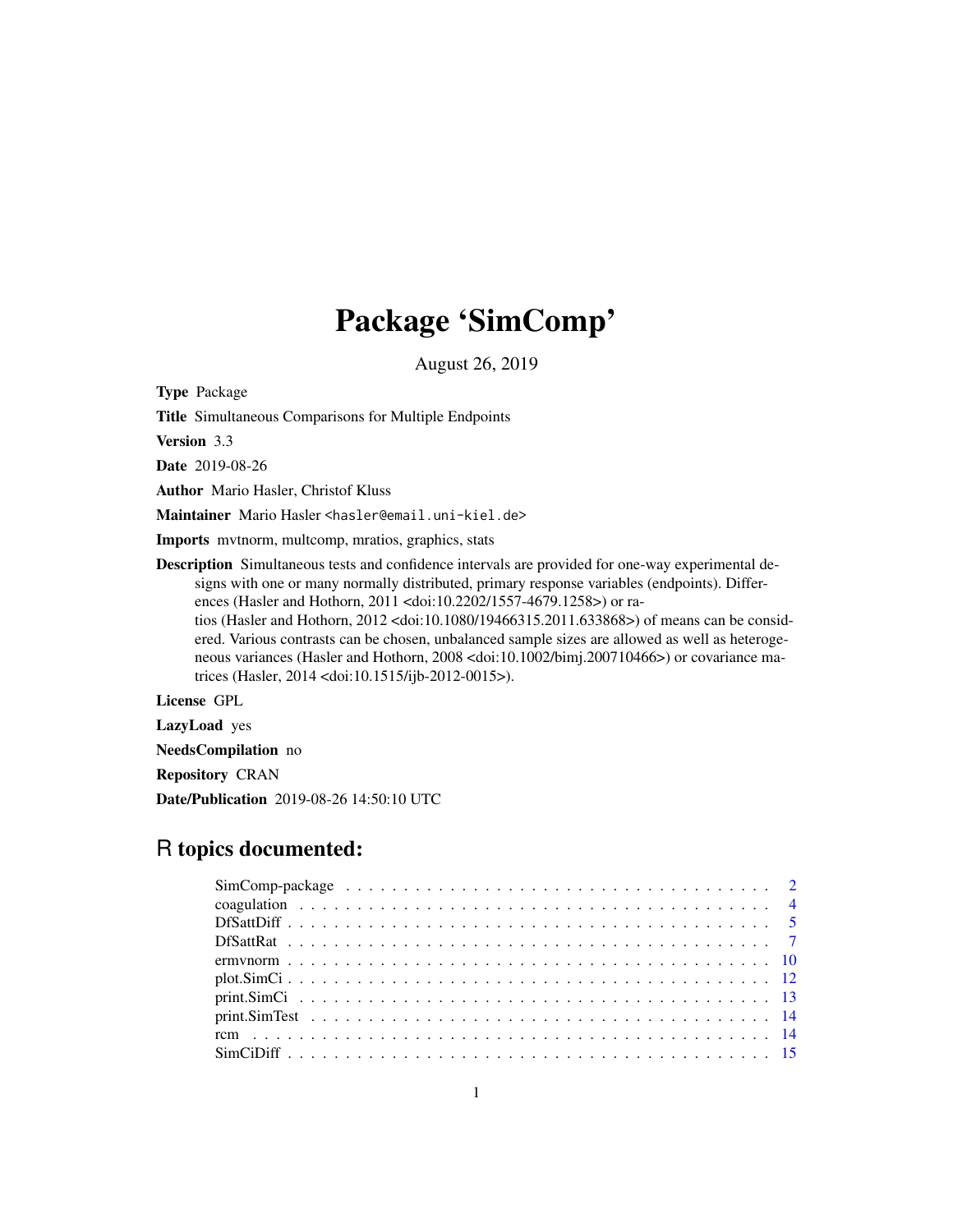# <span id="page-1-0"></span>2 SimComp-package

| Index | $\sqrt{31}$ |
|-------|-------------|

SimComp-package *Simultaneous Comparisons for Multiple Endpoints*

# Description

Simultaneous tests and confidence intervals are provided for one-way experimental designs with one or many normally distributed, primary response variables (endpoints). Differences (Hasler and Hothorn, 2011 <doi:10.2202/1557-4679.1258>) or ratios (Hasler and Hothorn, 2012 <doi:10.1080/19466315.2011.633868>) of means can be considered. Various contrasts can be chosen, unbalanced sample sizes are allowed as well as heterogeneous variances (Hasler and Hothorn, 2008 <doi:10.1002/bimj.200710466>) or covariance matrices (Hasler, 2014 <doi:10.1515/ijb-2012-0015>).

# Details

The DESCRIPTION file:

| Package: SimComp |                                                                                                                           |
|------------------|---------------------------------------------------------------------------------------------------------------------------|
| Type: Package    |                                                                                                                           |
|                  | Title: Simultaneous Comparisons for Multiple Endpoints                                                                    |
| Version: 3.3     |                                                                                                                           |
| Date: 2019-08-26 |                                                                                                                           |
|                  | Author: Mario Hasler, Christof Kluss                                                                                      |
|                  | Maintainer: Mario Hasler <hasler@email.uni-kiel.de></hasler@email.uni-kiel.de>                                            |
|                  | Imports: mvtnorm, multcomp, mratios, graphics, stats                                                                      |
|                  | Description: Simultaneous tests and confidence intervals are provided for one-way experimental designs with one or many n |
| License: GPL     |                                                                                                                           |
| LazyLoad: yes    |                                                                                                                           |

Index of help topics:

| Degrees of Freedom Accoding to Satterthwaite  |
|-----------------------------------------------|
| (1946) for Differences of Means               |
| Degrees of Freedom Accoding to Satterthwaite  |
| (1946) for Ratios of Means                    |
| Simultaneous Confidence Intervals for General |
| Contrasts (Differences) of Means of Multiple  |
| Endpoints                                     |
| Simultaneous Confidence Intervals for General |
| Contrasts (Ratios) of Means of Multiple       |
|                                               |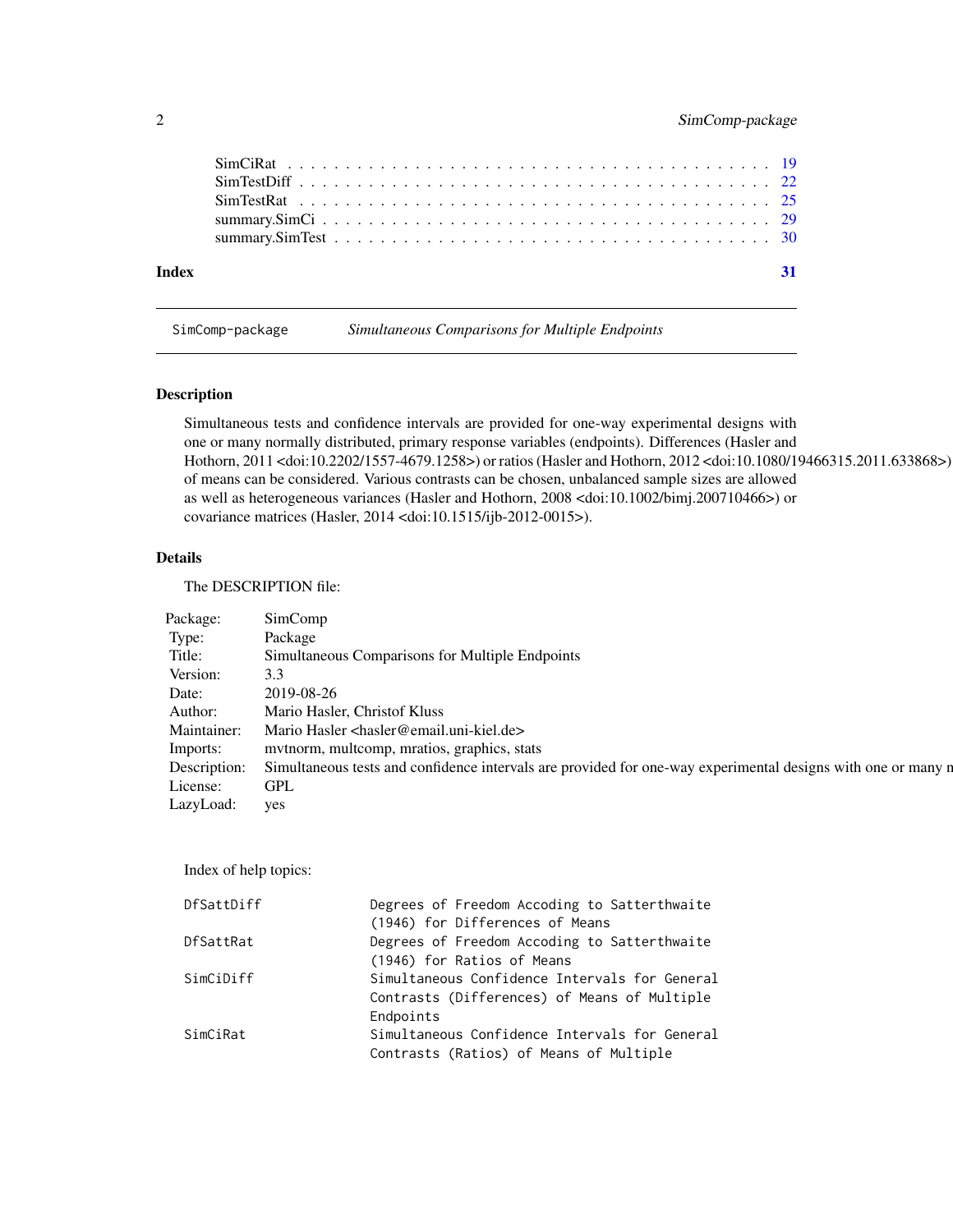<span id="page-2-0"></span>

|                 | Endpoints                                       |
|-----------------|-------------------------------------------------|
| SimComp-package | Simultaneous Comparisons for Multiple Endpoints |
| SimTestDiff     | Simultaneous Tests for General Contrasts        |
|                 | (Differences) of Means of Multiple Endpoints    |
| SimTestRat      | Simultaneous Tests for General Contrasts        |
|                 | (Ratios) of Means of Multiple Endpoints         |
| coagulation     | Data from a clinical study of three sets of     |
|                 | extracorporeal circulation in heart-lung        |
|                 | machines                                        |
| ermynorm        | Multivariate Normal Random Numbers with Exact   |
|                 | Parameters                                      |
| plot.SimCi      | Plot function for SimCi-objects                 |
| print.SimCi     | Print function for SimCi-objects                |
| print.SimTest   | Print function for SimTest-objects              |
| rcm             | Random Correlation Matrices                     |
| summary.SimCi   | Summary function for SimCi-objects              |
| summary.SimTest | Summary function for SimTest-objects            |

#### Author(s)

Mario Hasler, Christof Kluss

Maintainer: Mario Hasler <hasler@email.uni-kiel.de>

Thanks to: Frank Schaarschmidt, Gemechis Djira Dilba, Kornelius Rohmeyer

# References

Hasler, M. and Hothorn, L.A. (2018): Multi-arm trials with multiple primary endpoints and missing values. *Statistics in Medicine* 37, 710–721, <doi:10.1002/sim.7542>.

Hasler, M. (2014): Multiple contrast tests for multiple endpoints in the presence of heteroscedasticity. *The International Journal of Biostatistics* 10, 17–28, <doi:10.1515/ijb-2012-0015>.

Hasler, M. and Hothorn, L.A. (2012): A multivariate Williams-type trend procedure. *Statistics in Biopharmaceutical Research* 4, 57–65, <doi:10.1080/19466315.2011.633868>.

Hasler, M. and Hothorn, L.A. (2011): A Dunnett-type procedure for multiple endpoints. *The International Journal of Biostatistics* 7, Article 3, <doi:10.2202/1557-4679.1258>.

Hasler, M. and Hothorn, L.A. (2008): Multiple contrast tests in the presence of heteroscedasticity. *Biometrical Journal* 50, 793–800, <doi:10.1002/bimj.200710466>.

Dilba, G. et al. (2006): Simultaneous confidence sets and confidence intervals for multiple ratios. *Journal of Statistical Planning and Inference* 136, 2640–2658, <doi:10.1016/j.jspi.2004.11.009>.

#### See Also

[multcomp](#page-0-0), [mratios](#page-0-0)

#### Examples

# Example 1:

# A comparison of the groups B and H against the standard S, for endpoint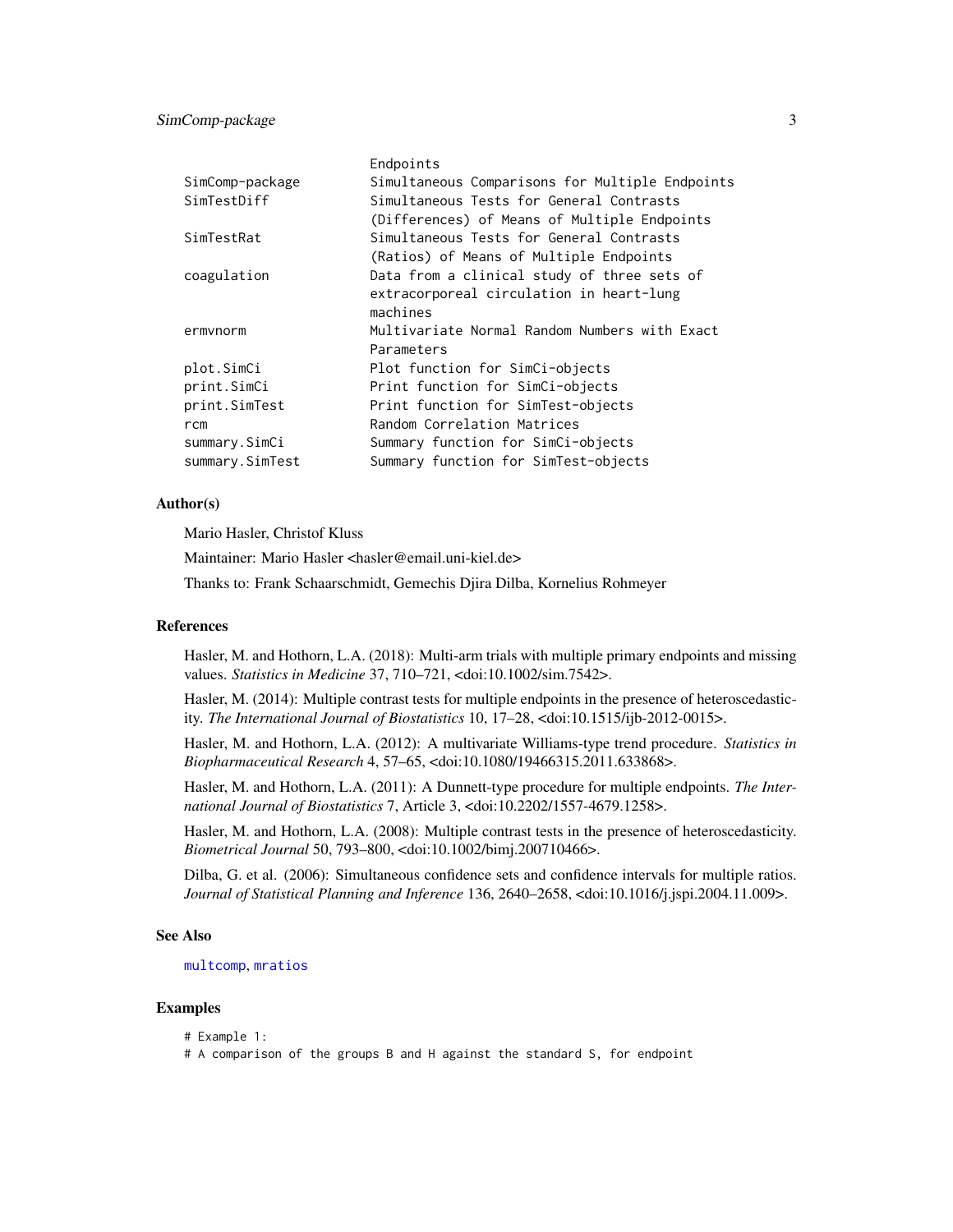### <span id="page-3-0"></span>4 coagulation

```
# Thromb.count, assuming unequal variances for the groups. This is an
# extension of the well-known Dunnett-test to the case of heteroscedasticity.
data(coagulation)
comp1 <- SimTestDiff(data=coagulation, grp="Group", resp="Thromb.count",
 type="Dunnett", base=3, alternative="greater", covar.equal=FALSE)
comp1
# Example 2:
# A comparison of the groups B and H against the standard S, simultaneously
# for all endpoints, assuming unequal covariance matrices for the groups. This is
# an extension of the well-known Dunnett-test to the case of heteroscedasticity
# and multiple endpoints.
data(coagulation)
comp2 <- SimTestDiff(data=coagulation, grp="Group", resp=c("Thromb.count","ADP","TRAP"),
 type="Dunnett", base=3, alternative="greater", covar.equal=FALSE)
summary(comp2)
```
coagulation *Data from a clinical study of three sets of extracorporeal circulation in heart-lung machines*

#### Description

Three sets of extracorporeal circulation in heart-lung machines: treatments H and B, and standard S. Twelve (S and H each) and eleven (B) male adult patients have been considered. The analysis is based on a set of laboratory parameters restricted to the blood coagulation system, characterized by three primary endpoints (each as quotient from post- and pre-surgery values). Higher values indicate a better treatment effect. For more details, see Kropf et al. (2000).

#### Usage

data(coagulation)

#### Format

A data frame with 35 observations on the following 5 variables.

Patient a numeric vector, the patients' number

Thromb.count a numeric vector

ADP a numeric vector

TRAP a numeric vector

Group a factor with levels B, H, S specifying the treatments, where S is the standard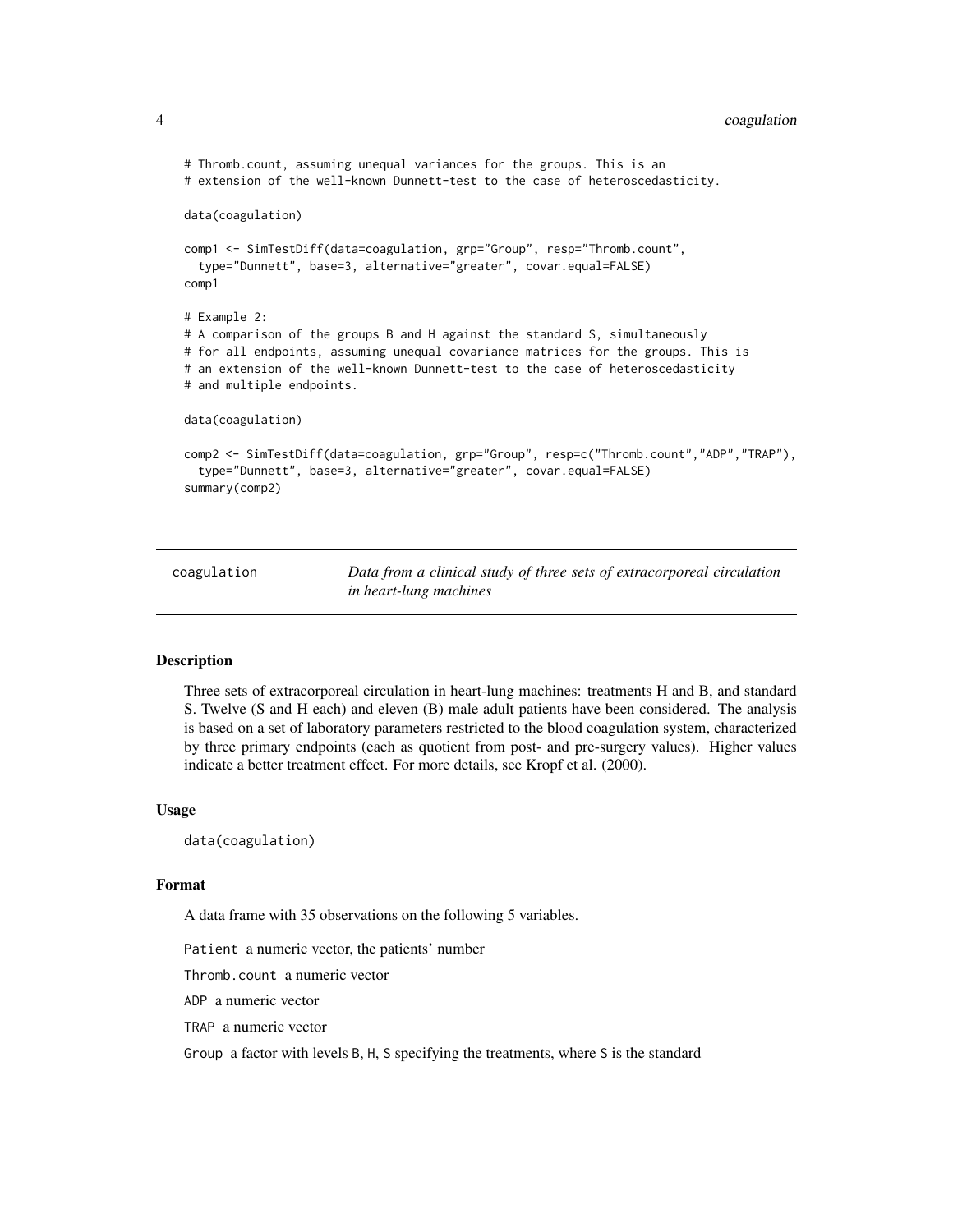#### <span id="page-4-0"></span>DfSattDiff 5

# Source

Kropf, S. et al. (2000): Multiple comparisons of treatments with stable multivariate tests in a twostage adaptive design, including a test for non-inferiority. *Biometrical Journal* 42, 951-965.

#### References

Hasler, M. and Hothorn, L.A. (2011): A Dunnett-type procedure for multiple endpoints. *The International Journal of Biostatistics* 7, Article 3, <doi:10.2202/1557-4679.1258>.

# Examples

data(coagulation) str(coagulation)

<span id="page-4-1"></span>DfSattDiff *Degrees of Freedom Accoding to Satterthwaite (1946) for Differences of Means*

# Description

Degrees of freedom accoding to Satterthwaite (1946) for (multivariate) *t*-distributions related to multiple contrast tests or corresponding simultaneous confidence intervals for differences of means. For contrasts representing a two-sample *t*-test, the degree of freedom coincides with the one of Welch (1938).

# Usage

```
DfSattDiff(n, sd, type = "Dunnett", base = 1, ContrastMat = NULL)
```
# Arguments

| a vector of numbers of observations                                                                          |
|--------------------------------------------------------------------------------------------------------------|
| a vector of standard deviations                                                                              |
| a character string, defining the type of contrast, with the following options:                               |
| • "Dunnett": many-to-one comparisons                                                                         |
| • "Tukey": all-pair comparisons                                                                              |
| • "Sequen": comparisons of consecutive groups                                                                |
| • "AVE": comparison of each group with average of all others                                                 |
| • "GrandMean": comparison of each group with grand mean of all groups                                        |
| • "Changepoint": differences of averages of groups of higher order to aver-<br>ages of groups of lower order |
| • "Marcus": Marcus contrasts                                                                                 |
| • "McDermott": McDermott contrasts                                                                           |
| • "Williams": Williams trend tests                                                                           |
| • "Umbrella Williams": Umbrella-protected Williams trend tests                                               |
|                                                                                                              |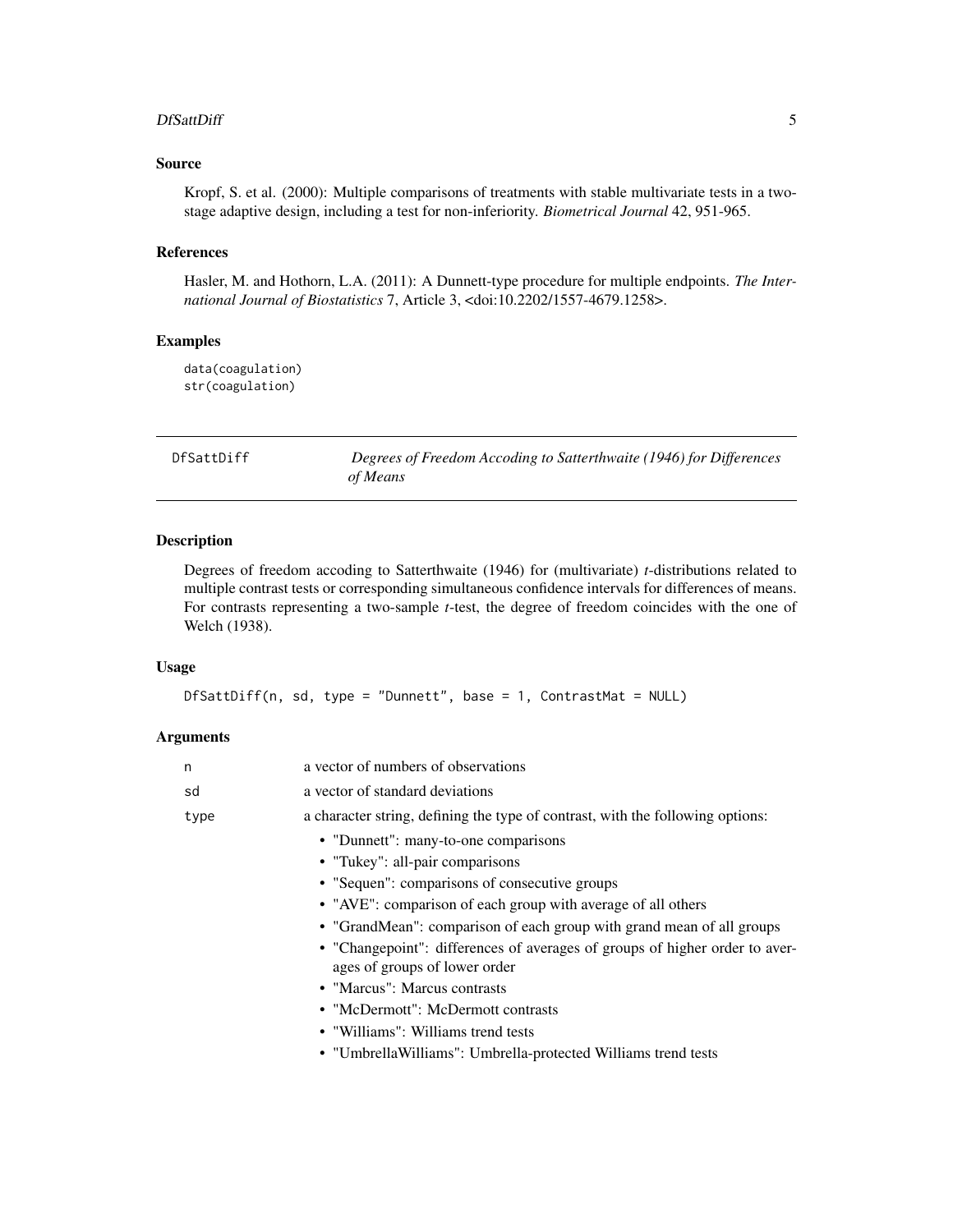<span id="page-5-0"></span>

|             | note that type is ignored if ContrastMat is specified by the user (see below)               |
|-------------|---------------------------------------------------------------------------------------------|
| base        | a single integer specifying the control group for Dunnett contrasts, ignored oth-<br>erwise |
| ContrastMat | a contrast matrix, where columns correspond to groups and rows correspond to<br>contrasts   |

# Details

The calculation of critical values or (adjusted) *p*-values related to multiple contrast tests or corresponding simultaneous confidence intervals is based on a multivariate *t*-distribution. For homoscedastic data, the respective degree of freedom only depends on the total sample size and the number of groups. A simple and well-known special case is the usual *t*-test. If the data are heteroscedastic, however, the degree of freedom of a *t*-test must be decreased according to Welch (1938) to come to an approximate solution. Degrees of freedom according to Satterthwaite (1946) refer to any linear combinations (contrasts) of normal means. They are applied, for example, when doing multiple contrast tests for heteroscedastic data according to Hasler and Hothorn (2008) <doi:10.1002/bimj.200710466> or Hasler (2014) <doi:10.1515/ijb-2012-0015>. Like Welch (1938), Satterthwaite (1946) approximated the degree of freedom by matching first and second moments. The resulting degree of freedom then depends on the contrast and on the sample sizes and sample variances per group.

#### Value

A vector of degrees of freedom.

#### Note

The commands SimTestDiff() and SimCiDiff() use these degrees of freedom automatically if covar.equal=FALSE (default). You don't need to apply DfSattDiff() additionally.

#### Author(s)

Mario Hasler

#### References

Hasler, M. (2014): Multiple contrast tests for multiple endpoints in the presence of heteroscedasticity. *The International Journal of Biostatistics* 10, 17–28, <doi:10.1515/ijb-2012-0015>.

Hasler, M. and Hothorn, L.A. (2008): Multiple contrast tests in the presence of heteroscedasticity. *Biometrical Journal* 50, 793–800, <doi:10.1002/bimj.200710466>.

Satterthwaite, F.E. (1946): An approximate distribution of estimates of variance components. *Biometrics* 2, 110–114.

Welch, B.L. (1938): The significance of the difference between two means when the population variances are unequal. *Biometrika* 29, 350–362.

#### See Also

[DfSattRat](#page-6-1)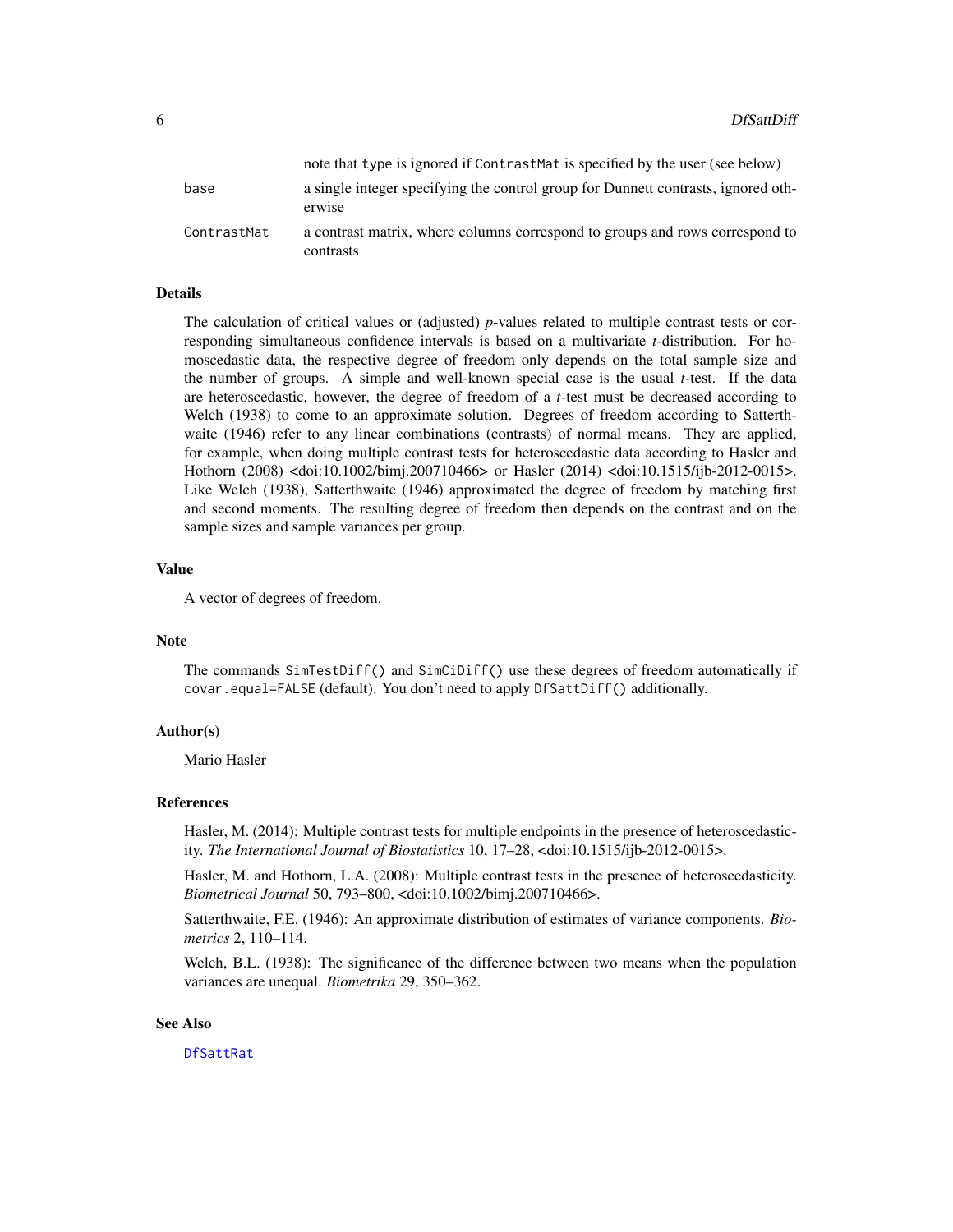#### <span id="page-6-0"></span>DfSattRat 7

#### Examples

```
# Example 1:
# Degrees of freedom for a comparison of group two and three against group one, assuming
# unequal standard deviations for the groups. This is an extension for the well-known
# Dunnett-test to the case of heteroscedasticity.
# Either by specifying the type of contrast:
DfSattDiff(n=c(10,6,6), sd=c(1,3,6), type="Dunnett", base=1)
# Or by specifying the contrast matrix:
DfsatDiff(n=c(10,6,6), sd=c(1,3,6), ContrastMat=rbind(c(-1,1,0),c(-1,0,1)))# Example 2:
# Degrees of freedom for an all-pair comparison of the groups B, H and S on endpoint ADP,
# assuming unequal standard deviations for the groups. This is an extension for the well-
# known Tukey-test to the case of heteroscedasticity. The same degrees of freedom are
# used automatically by command \code{SimTestDiff()}.
data(coagulation)
DfSattDiff(n=tapply(X=coagulation$ADP, INDEX=coagulation$Group, FUN=length),
 sd=tapply(X=coagulation$ADP, INDEX=coagulation$Group, FUN=sd),
 type="Tukey")
```
<span id="page-6-1"></span>

| DfSattRat | Degrees of Freedom Accoding to Satterthwaite (1946) for Ratios of |
|-----------|-------------------------------------------------------------------|
|           | <i>Means</i>                                                      |

### Description

Degrees of freedom accoding to Satterthwaite (1946) for (multivariate) *t*-distributions related to multiple contrast tests or corresponding simultaneous confidence intervals for ratios of means. For contrasts representing a two-sample *t*-test, the degree of freedom coincides with the one of Welch (1938).

#### Usage

```
DfSattRat(n, sd, type = "Dunnett", base = 1, Num.Contrast = NULL, Den.Contrast = NULL,
          Margin = 1)
```
#### **Arguments**

|      | a vector of numbers of observations                                            |
|------|--------------------------------------------------------------------------------|
| sd   | a vector of standard deviations                                                |
| type | a character string, defining the type of contrast, with the following options: |
|      | • "Dunnett": many-to-one comparisons                                           |

• "Tukey": all-pair comparisons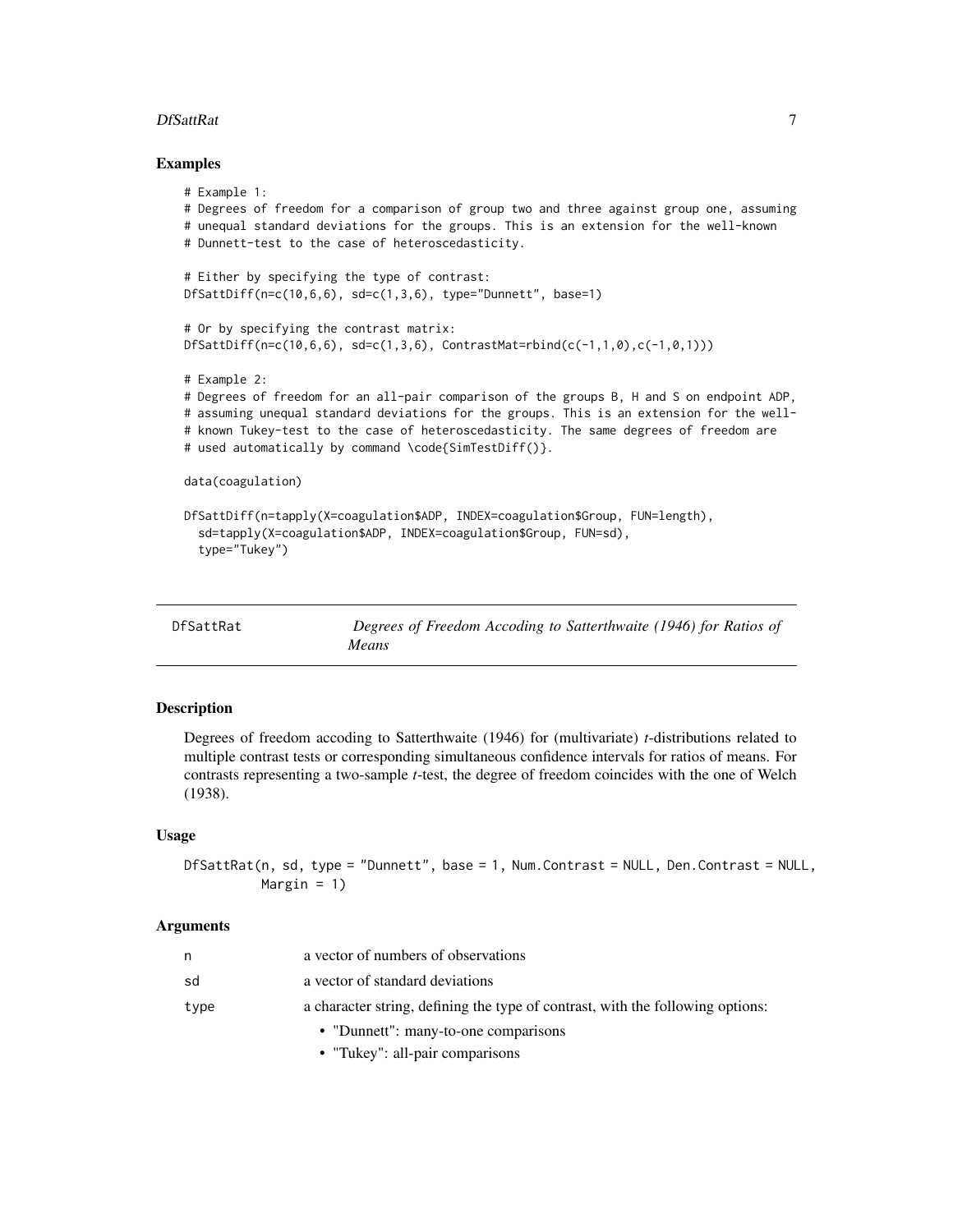|              | • "Sequen": comparisons of consecutive groups                                                                |
|--------------|--------------------------------------------------------------------------------------------------------------|
|              | • "AVE": comparison of each group with average of all others                                                 |
|              | • "GrandMean": comparison of each group with grand mean of all groups                                        |
|              | • "Changepoint": differences of averages of groups of higher order to aver-<br>ages of groups of lower order |
|              | • "Marcus": Marcus contrasts                                                                                 |
|              | • "McDermott": McDermott contrasts                                                                           |
|              | • "Williams": Williams trend tests                                                                           |
|              | • "Umbrella Williams": Umbrella-protected Williams trend tests                                               |
|              | note that type is ignored if Num. Contrast or Den. Contrast is specified by the<br>user (see below)          |
| base         | a single integer specifying the control group for Dunnett contrasts, ignored oth-<br>erwise                  |
| Num.Contrast | a numerator contrast matrix, where columns correspond to groups and rows cor-<br>respond to contrasts        |
| Den.Contrast | a denominator contrast matrix, where columns correspond to groups and rows<br>correspond to contrasts        |
| Margin       | a single numeric value, or a numeric vector with length equal to the number of<br>contrasts, default is 1    |

#### Details

The calculation of critical values or (adjusted) *p*-values related to multiple contrast tests or corresponding simultaneous confidence intervals is based on a multivariate *t*-distribution. For homoscedastic data, the respective degree of freedom only depends on the total sample size and the number of groups. A simple and well-known special case is the usual *t*-test. If the data are heteroscedastic, however, the degree of freedom of a *t*-test must be decreased according to Welch (1938) to come to an approximate solution. Degrees of freedom according to Satterthwaite (1946) refer to any linear combinations (contrasts) of normal means. They are applied, for example, when doing multiple contrast tests for heteroscedastic data according to Hasler and Hothorn (2008) <doi:10.1002/bimj.200710466> or Hasler (2014) <doi:10.1515/ijb-2012-0015>. Like Welch (1938), Satterthwaite (1946) approximated the degree of freedom by matching first and second moments. The resulting degree of freedom then depends on the numerator contrast, the denominator contrast, the (relative) margin to test against, and on the sample sizes and sample variances per group. If Margin=1 or Margin=NULL (default), the result coincides with the result of DfSattDiff().

#### Value

A vector of degrees of freedom.

#### Note

The commands SimTestRat() and SimCiRat() use these degrees of freedom automatically if covar.equal=FALSE (default). You don't need to apply DfSattRat() additionally.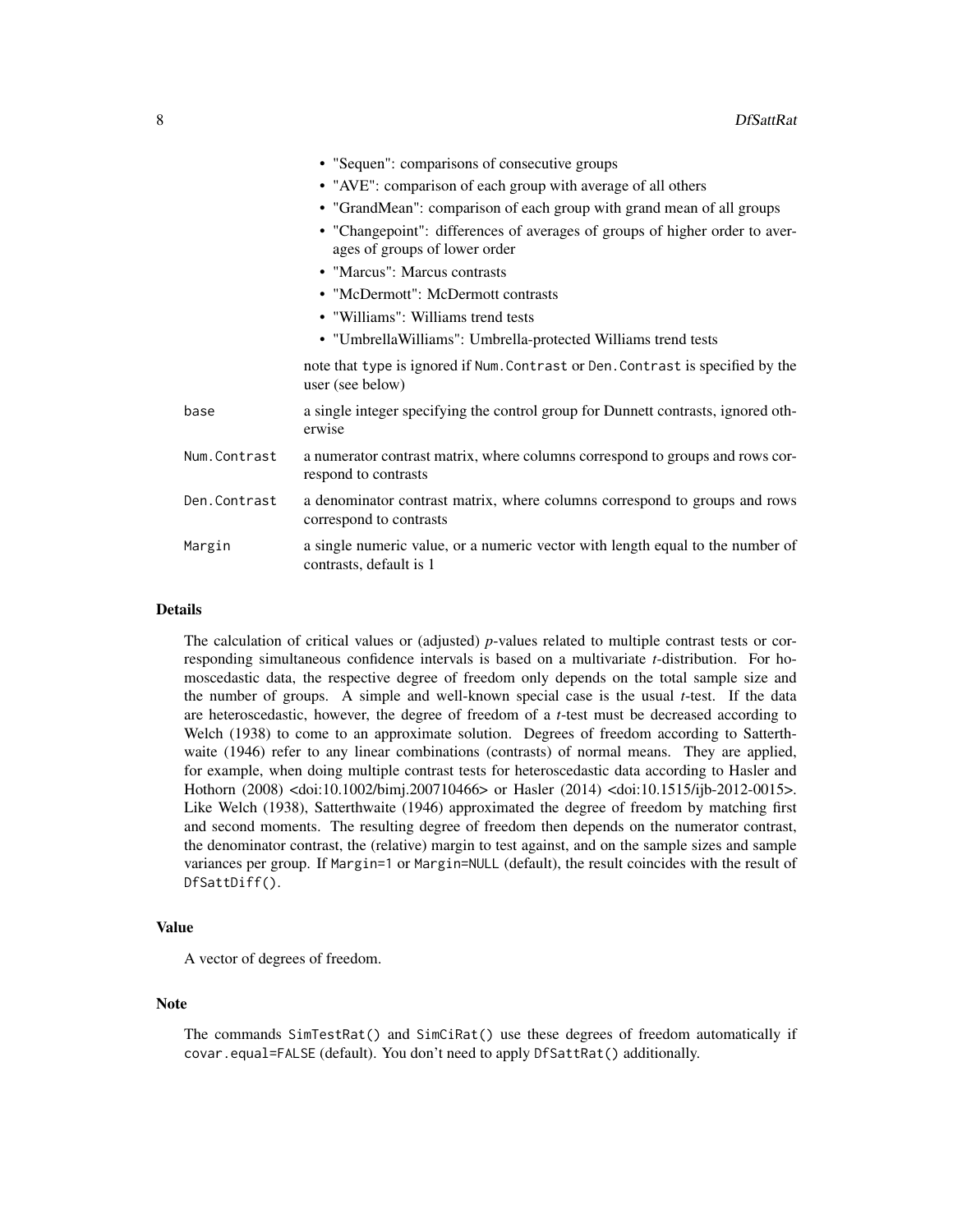#### <span id="page-8-0"></span>DfSattRat 9

#### Author(s)

Mario Hasler

#### References

Hasler, M. (2014): Multiple contrast tests for multiple endpoints in the presence of heteroscedasticity. *The International Journal of Biostatistics* 10, 17–28, <doi:10.1515/ijb-2012-0015>.

Hasler, M. and Hothorn, L.A. (2008): Multiple contrast tests in the presence of heteroscedasticity. *Biometrical Journal* 50, 793–800, <doi:10.1002/bimj.200710466>.

Satterthwaite, F.E. (1946): An approximate distribution of estimates of variance components. *Biometrics* 2, 110–114.

Welch, B.L. (1938): The significance of the difference between two means when the population variances are unequal. *Biometrika* 29, 350–362.

# See Also

#### [DfSattDiff](#page-4-1)

#### Examples

```
# Example 1:
# Degrees of freedom for a non-inferiority test of group two and three against group one,
# assuming unequal standard deviations for the groups. This is an extension for the well-
# known Dunnett-test to the case of heteroscedasticity and in terms of ratios of means
# instead of differences.
# Either by specifying the type of contrast:
DfSattRat(n=c(10,6,6), sd=c(1,3,6), type="Dunnett", base=1, Margin=0.8)
# Or by specifying the contrast matrices:
DfsatRat(n=c(10,6,6), sd=c(1,3,6), Num.Contrast=rbind(c(0,1,0),c(0,0,1)),Den.Contrast=rbind(c(1,0,0),c(1,0,0)), Margin=0.8)
# Example 2:
# Degrees of freedom for an all-pair comparison of the groups B, H and S on endpoint ADP,
# assuming unequal standard deviations for the groups. This is an extension for the well-
# known Tukey-test to the case of heteroscedasticity and in terms of ratios of means
# instead of differences. The same degrees of freedom are used automatically by command
# \code{SimTestRat()}.
data(coagulation)
DfSattRat(n=tapply(X=coagulation$ADP, INDEX=coagulation$Group, FUN=length),
 sd=tapply(X=coagulation$ADP, INDEX=coagulation$Group, FUN=sd),
```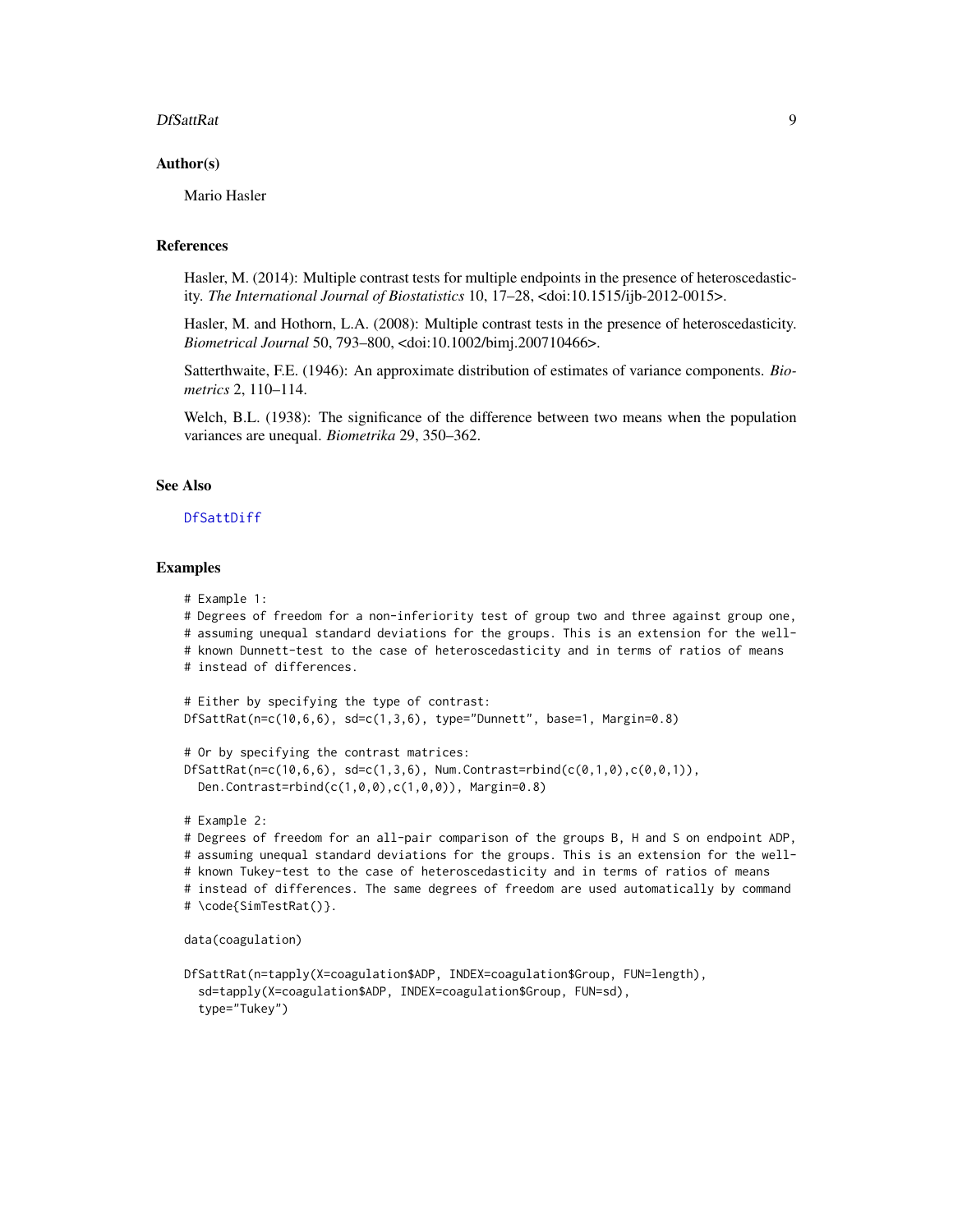#### Description

Random numbers of the multivariate normal distribution with EXACT mean vector, EXACT variance vector and approximate correlation matrix. This function is based on the function rmvnorm of the package mvtnorm.

#### Usage

```
ermvnorm(n, mean, sd, corr = diag(rep(1, length(mean))), mnt = 10000)
```
# Arguments

| n    | a number of observations                      |
|------|-----------------------------------------------|
| mean | a mean vector                                 |
| sd   | a vector of standard deviations               |
| corr | a correlation matrix                          |
| mnt  | a maximum number of tries for the computation |

#### Details

Unfortunately, it's very common to present only summary statistics in the literature when evaluating real data. This makes it hard to retrace or to verify the related statistical evaluation. Also, the use of such data as an example for other statistical tests is hardly possible. For that reason, ermvnorm allows to reproduce data by simulation. In contrast to rmvnorm of the package mvtnorm, the function ermvnorm produces random numbers which have EXACTLY the same paramer values as specified by mean and sd. The correlation matrix corr is met only approximately.

The simple idea behind ermvnorm is to apply rmvnorm of the package mvtnorm, but only for the first n-2 random numbers. The remaining 2 numbers are obtained by solving a quadratic equation to achieve the specified values for the mean vector and for the vector of standard deviations. Depending on the n-2 random numbers, the underlying quadratic equation can possibly have no solution. In this case, ermvnorm creates a new set of n-2 random numbers until a valid data set is obtained, or until the maximum number of tries mnt is reached.

#### Value

A matrix of random numbers with dimension n \* length(mean).

#### Note

This function is to be used only with caution. Usually, random numbers with exact mean and standard deviation are not intended to be used. For example, simulations concerning type I error or power of statistical tests cannot be based on ermvnorm.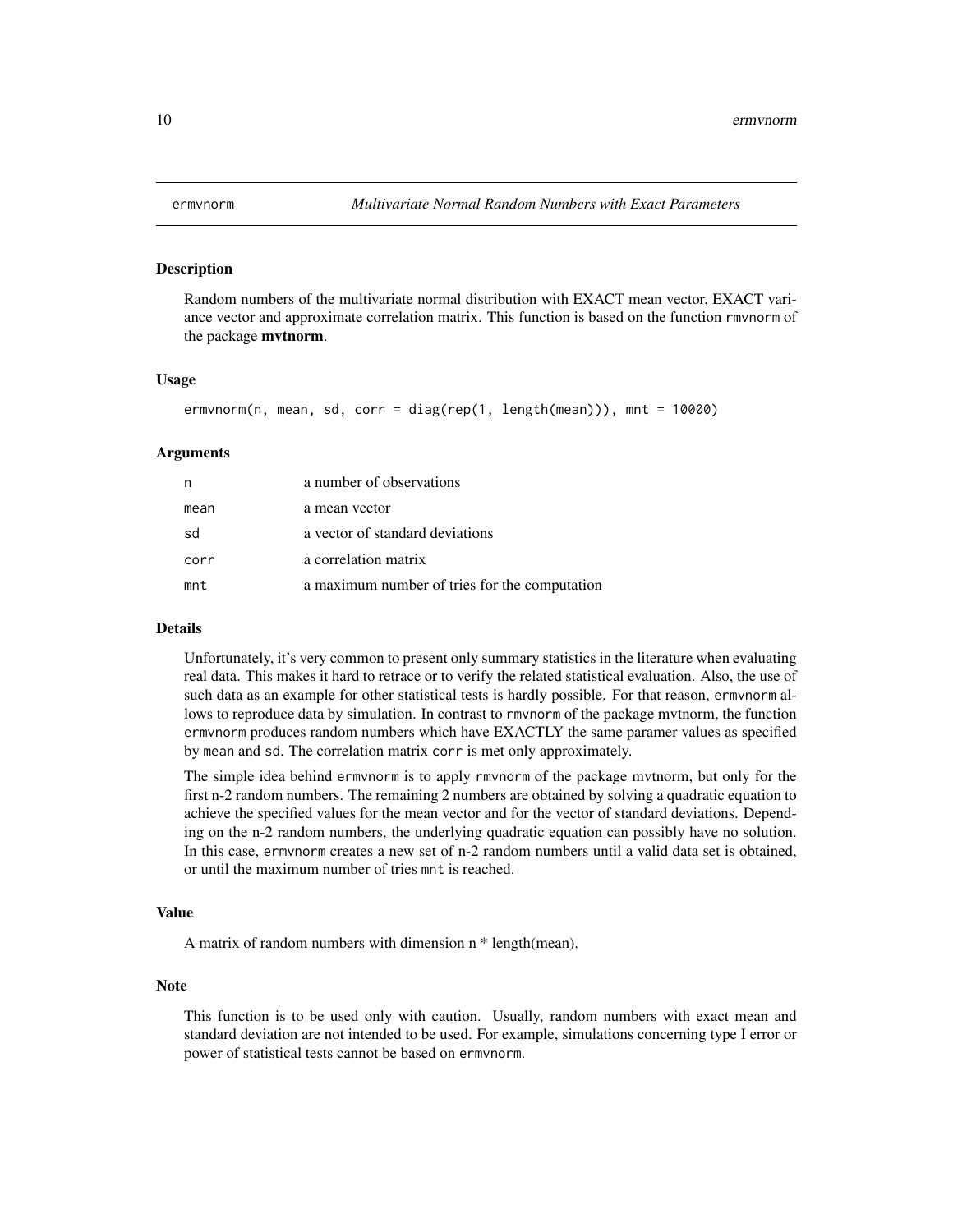#### <span id="page-10-0"></span>ermvnorm 11

#### Author(s)

Gemechis Djira Dilba and Mario Hasler

#### References

Hothorn, T. et al. (2001): On Multivariate *t* and Gauss Probabilities in R. *R News* 1, 27–29.

# See Also

[rmvnorm](#page-0-0), [rcm](#page-13-1)

# Examples

```
# Example 1:
# A dataset representing one endpoint.
set.seed(1234)
dataset1 <- ermvnorm(n=10,mean=100,sd=10)
dataset1
mean(dataset1)
sd(dataset1)
# Example 2:
# A dataset representing two correlated endpoints.
set.seed(5678)
dataset2 <- ermvnorm(n=10,mean=c(10,120),sd=c(1,10),corr=rbind(c(1,0.7),c(0.7,1)))
dataset2
mean(dataset2[,1]); mean(dataset2[,2])
sd(dataset2[,1]); sd(dataset2[,2])
round(cor(dataset2),3)
pairs(dataset2)
# Example 3:
# A dataset representing three uncorrelated endpoints.
set.seed(9101)
dataset3 <- ermvnorm(n=20,mean=c(1,12,150),sd=c(0.5,2,20))
dataset3
mean(dataset3[,1]); mean(dataset3[,2]); mean(dataset3[,3])
sd(dataset3[,1]); sd(dataset3[,2]); sd(dataset3[,3])
pairs(dataset3)
# Example 4:
# A dataset representing four randomly correlated endpoints.
set.seed(1121)
dataset4 <- ermvnorm(n=10,mean=c(2,10,50,120),sd=c(1,4,8,10),corr=rcm(ncol=4))
dataset4
mean(dataset4[,1]); mean(dataset4[,2]); mean(dataset4[,3]); mean(dataset4[,4])
sd(dataset4[,1]); sd(dataset4[,2]); sd(dataset4[,3]); sd(dataset4[,4])
round(cor(dataset4),3)
```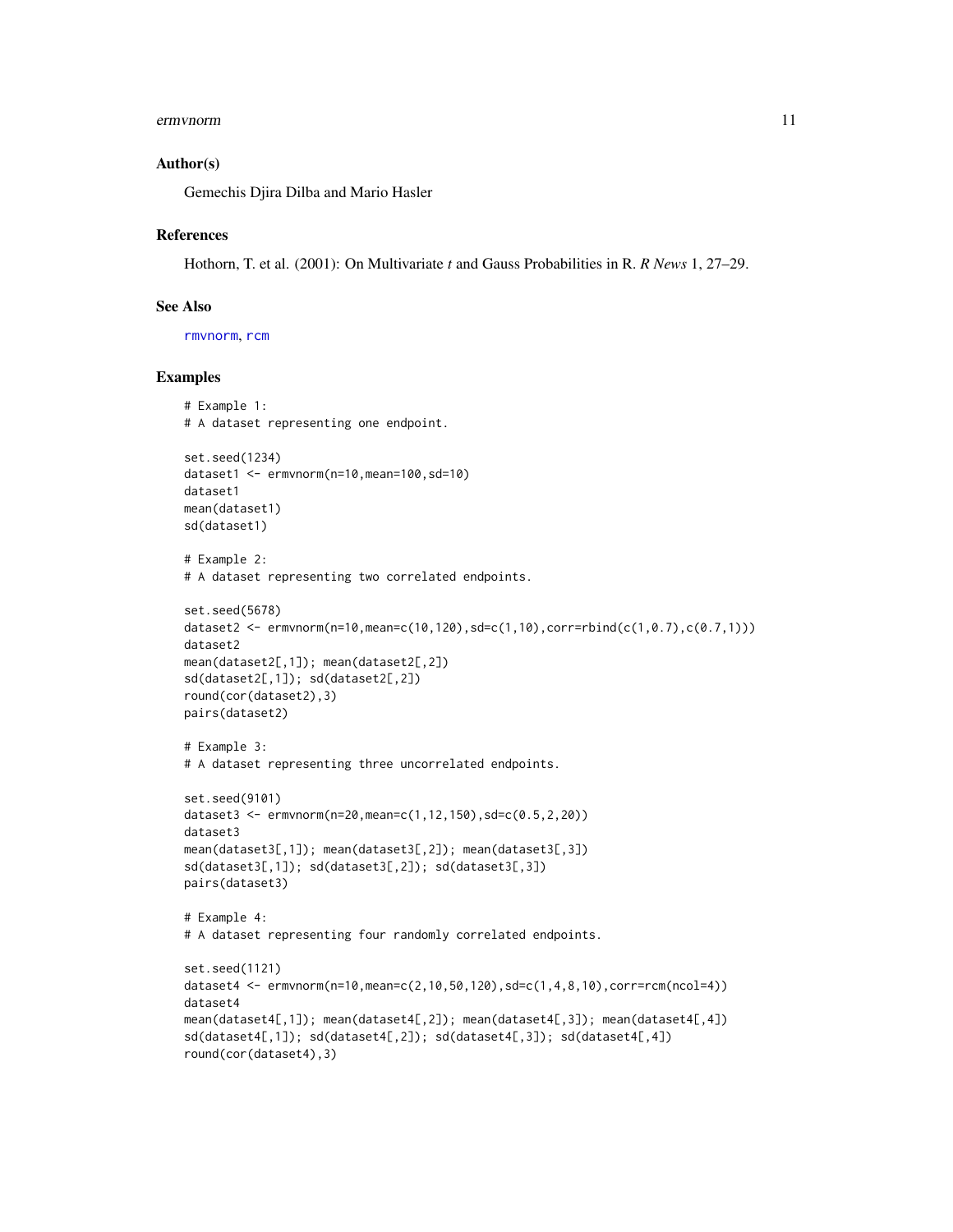<span id="page-11-0"></span>pairs(dataset4)

# Description

A plot of the results of SimCiDiff and SimCiRat, respectively.

#### Usage

```
## S3 method for class 'SimCi'
plot(x, xlim, xlab, ylim, ...)
```
#### Arguments

| <b>X</b> | an object of class "SimCi" as obtained by calling SimCiDiff or SimCiRat |
|----------|-------------------------------------------------------------------------|
| xlim     | a numeric vector of length 2, giving the x coordinate range             |
| xlab     | a title for the x axis                                                  |
| vlim     | a numeric vector of length 2, giving the y coordinate range             |
| $\cdots$ | arguments to be passed to plot                                          |

#### Value

A plot of the confidence intervals of a "SimCi" object.

#### Author(s)

Christof Kluss and Mario Hasler

### See Also

[SimCiDiff](#page-14-1), [SimCiRat](#page-18-1)

# Examples

```
# Example 1:
```
# Simultaneous confidence intervals related to a comparison of the groups # B and H against the standard S, on endpoint Thromb.count, assuming unequal # variances for the groups. This is an extension of the well-known Dunnett- # intervals to the case of heteroscedasticity.

```
data(coagulation)
```

```
interv1 <- SimCiDiff(data=coagulation, grp="Group", resp="Thromb.count",
 type="Dunnett", base=3, alternative="greater", covar.equal=FALSE)
interv1
plot(interv1)
```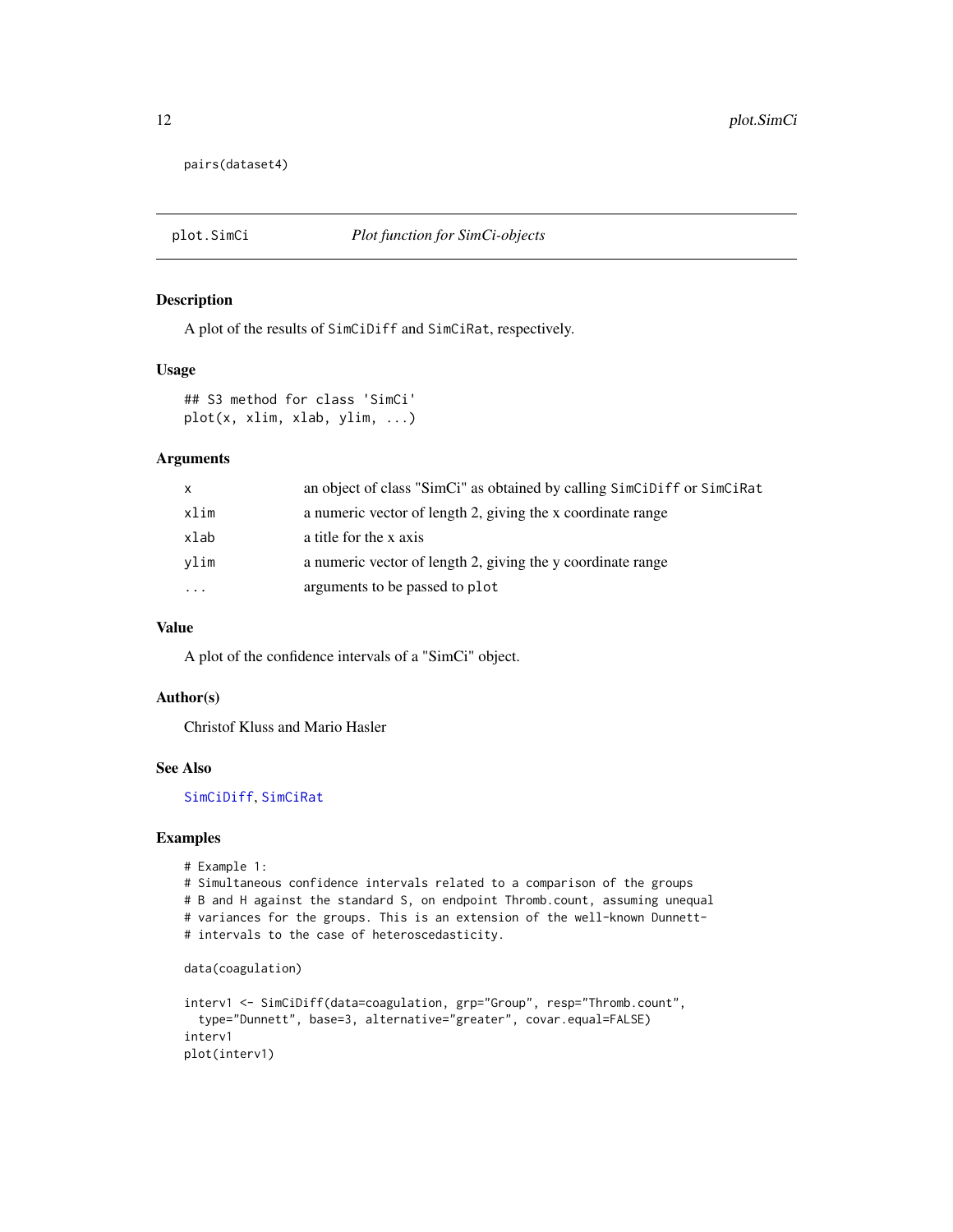<span id="page-12-0"></span>print.SimCi 13

```
# Example 2:
# Simultaneous confidence intervals related to a comparisons of the groups
# B and H against the standard S, simultaneously on all endpoints, assuming
# unequal covariance matrices for the groups. This is an extension of the well-
# known Dunnett-intervals to the case of heteroscedasticity and multiple
# endpoints.
data(coagulation)
interv2 <- SimCiDiff(data=coagulation, grp="Group", resp=c("Thromb.count","ADP","TRAP"),
 type="Dunnett", base=3, alternative="greater", covar.equal=FALSE)
summary(interv2)
par(mfrow=c(1,3)); plot(interv2)
```
<span id="page-12-1"></span>print.SimCi *Print function for SimCi-objects*

# Description

A short print out of the results of SimCiDiff and SimCiRat, respectively.

#### Usage

## S3 method for class 'SimCi' print(x, digits =  $4, ...$ )

# Arguments

|          | an object of class "SimCi" as obtained by calling SimCiDiff or SimCiRat |
|----------|-------------------------------------------------------------------------|
| digits   | digits for rounding the results                                         |
| $\cdots$ | arguments to be passed to print                                         |

#### Value

A print out containing the estimates, degrees of freedom, raw and simultaneous confidence intervals computed by SimCiDiff or SimCiRat, respectively.

# Author(s)

Mario Hasler

# See Also

[print.SimTest](#page-13-2)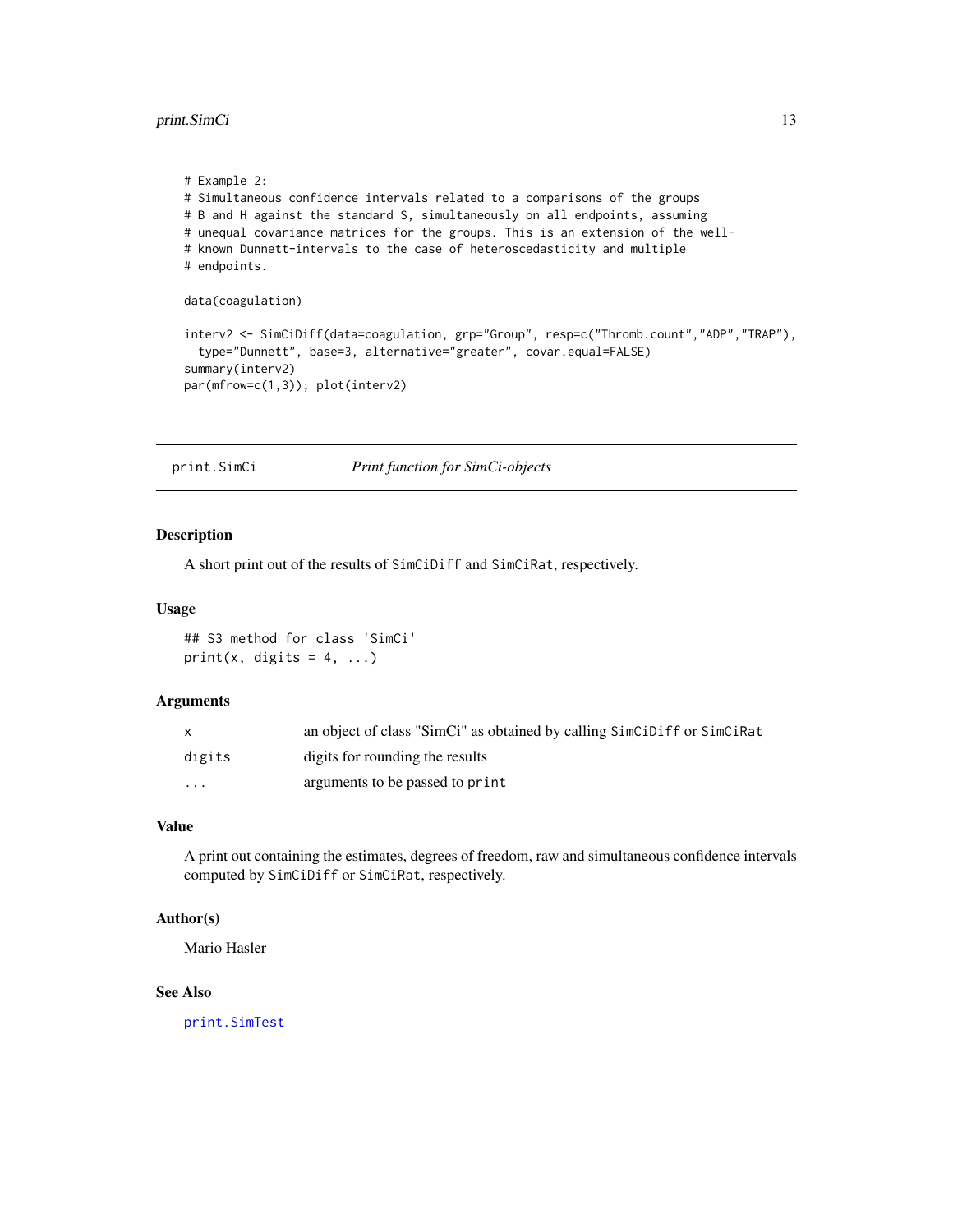<span id="page-13-2"></span><span id="page-13-0"></span>

# Description

A short print out of the results of SimTestDiff and SimTestRat, respectively.

# Usage

```
## S3 method for class 'SimTest'
print(x, digits = 4, ...)
```
# Arguments

| $\mathsf{X}$ | an object of class "SimTest" as obtained by calling SimTestDiff or SimTestRat |
|--------------|-------------------------------------------------------------------------------|
| digits       | digits for rounding the results                                               |
| $\cdots$     | arguments to be passed to print                                               |

# Value

A print out containing the margins, estimates, test statistics, degrees of freedom, raw and adjusted *p*-values computed by SimTestDiff or SimTestRat, respectively.

#### Author(s)

Mario Hasler

# See Also

[print.SimCi](#page-12-1)

<span id="page-13-1"></span>rcm *Random Correlation Matrices*

# Description

Correlation matrices with random off-diagonal elements.

# Usage

 $rcm(nrow = NULL, ncol = NULL)$ 

# Arguments

| nrow | the desired number of rows    |
|------|-------------------------------|
| ncol | the desired number of columns |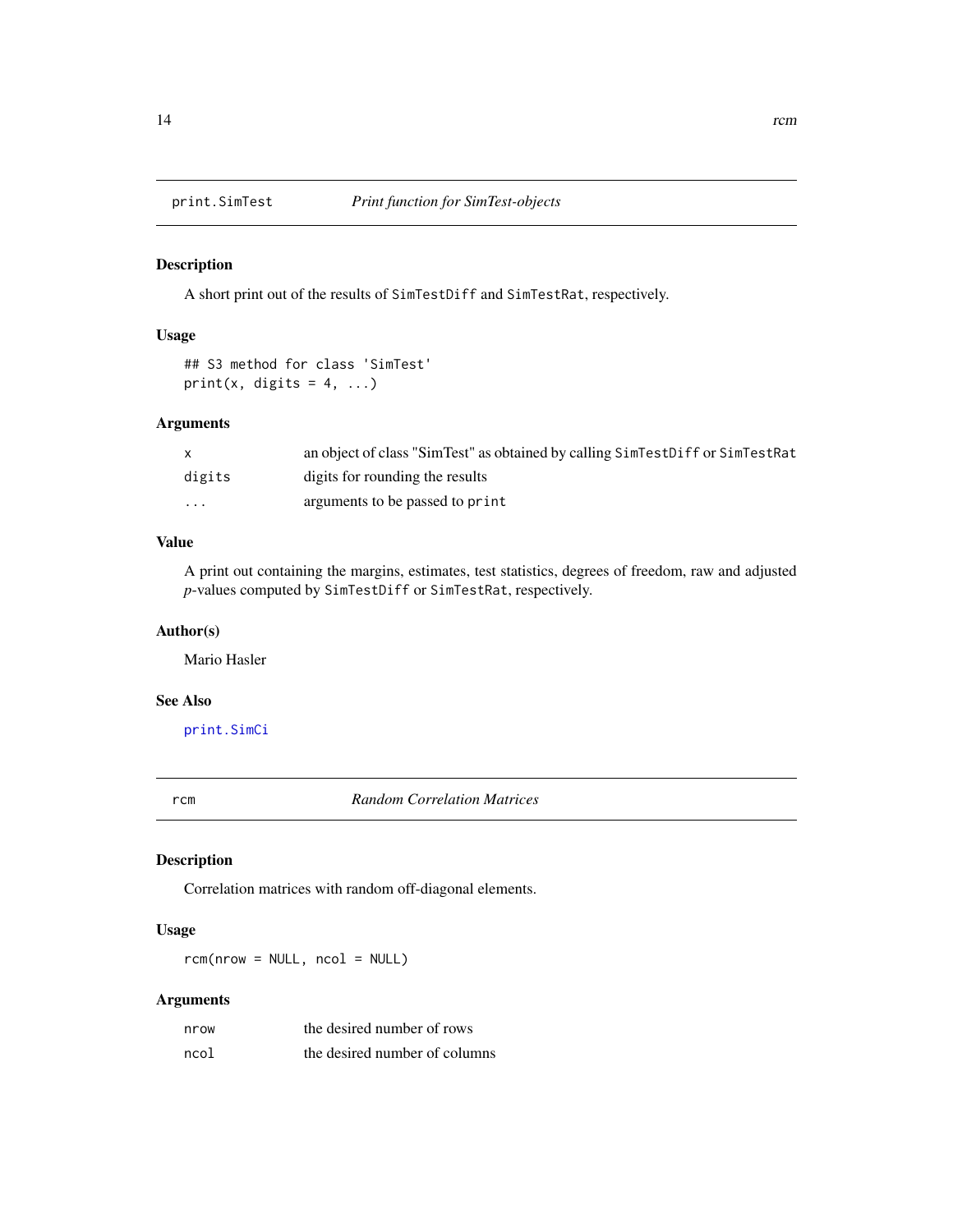#### <span id="page-14-0"></span>SimCiDiff 15

#### Details

As a correlation matrix is symmetric, only one of nrow or ncol needs to be specified.

#### Value

A symmetric correlation matrix with random elements.

# Author(s)

Kornelius Rohmeyer and Mario Hasler

# References

Holmes, R.B. (1991): On random correlation matrices. *Siam Journal on Matrix Analysis and Applications* 12, 239–272.

#### See Also

[ermvnorm](#page-9-1)

#### Examples

```
# Example 1:
# A correlation matrix representing three randomly correlated endpoints.
set.seed(1234)
rcm(nrow=3)
# Example 2:
# A correlation matrix representing five randomly correlated endpoints.
set.seed(5678)
rcm(ncol=5)
```
<span id="page-14-1"></span>SimCiDiff *Simultaneous Confidence Intervals for General Contrasts (Differences) of Means of Multiple Endpoints*

#### Description

Simultaneous confidence intervals for general contrasts (linear functions) of normal means (e.g., "Dunnett", "Tukey", "Williams" ect.), and for single or multiple endpoints (primary response variables) simultaneously. The procedure of Hasler and Hothorn (2011) <doi:10.2202/1557-4679.1258> is applied for differences of means of normally distributed data. The variances/ covariance matrices of the treatment groups (containing the covariances between the endpoints) may be assumed to be equal or possibly unequal for the different groups (Hasler, 2014 <doi:10.1515/ijb-2012-0015>). For the case of only a single endpoint and unequal covariance matrices (variances), the procedure coincides with the PI procedure of Hasler and Hothorn (2008) <doi:10.1002/bimj.200710466>.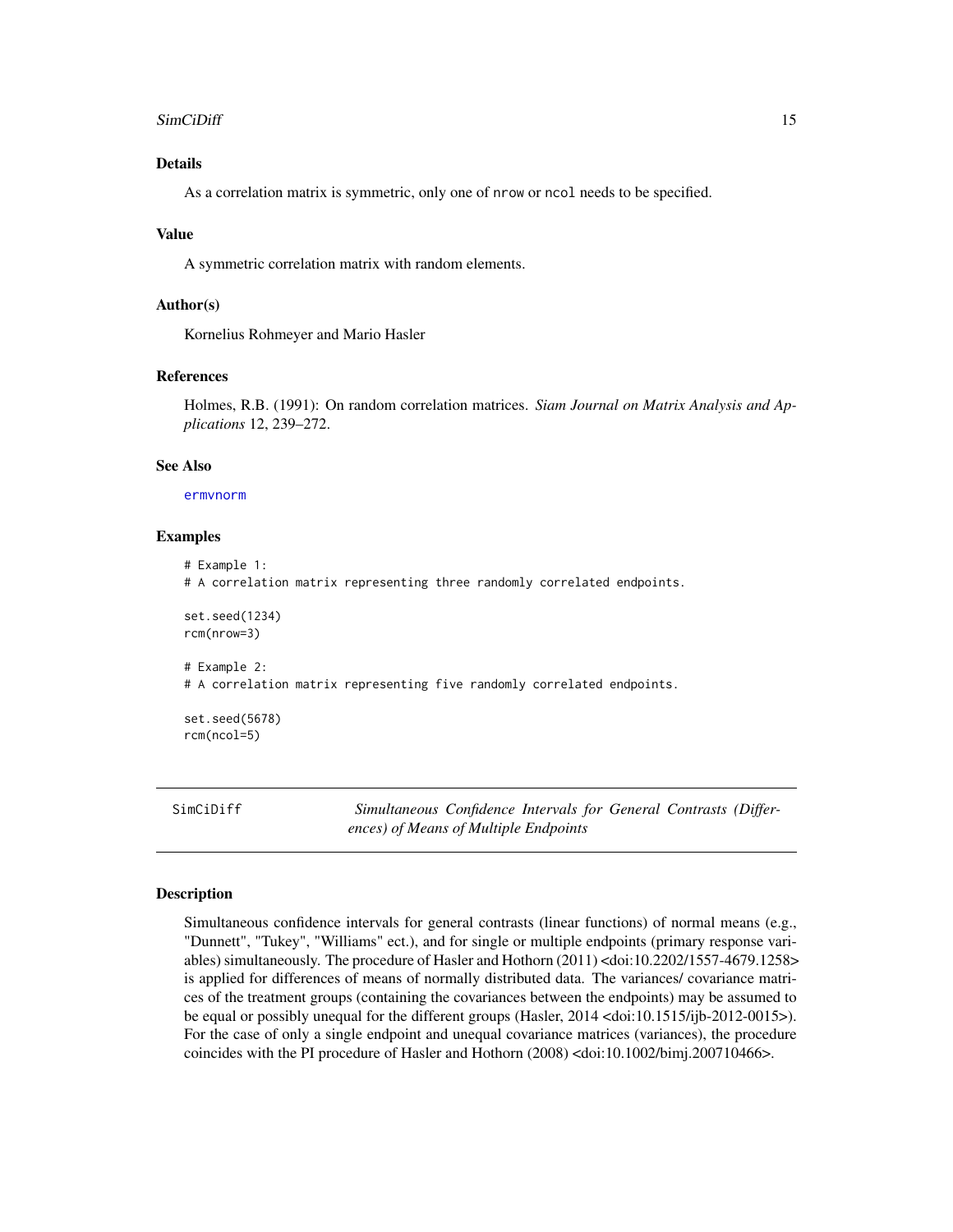# Usage

```
## Default S3 method:
SimCiDiff(data, grp, resp = NULL, na.action = "na.error", type = "Dunnett",
 base = 1, ContrastMat = NULL, alternative = "two.sided", covar.equal = FALSE,
 conf. level = 0.95, CorrMathatDat = NULL, ...)
## S3 method for class 'formula'
SimCiDiff(formula, ...)
```
# Arguments

| data        | a data frame containing a grouping variable and the endpoints as columns                                                                                                                                                                                                                                                        |
|-------------|---------------------------------------------------------------------------------------------------------------------------------------------------------------------------------------------------------------------------------------------------------------------------------------------------------------------------------|
| grp         | a character string with the name of the grouping variable                                                                                                                                                                                                                                                                       |
| resp        | a vector of character strings with the names of the endpoints; if resp=NULL<br>(default), all column names of the data frame without the grouping variable are<br>chosen automatically                                                                                                                                          |
| formula     | a formula specifying a numerical response and a grouping factor (e.g. response<br>$~\sim$ treatment)                                                                                                                                                                                                                            |
| na.action   | a character string indicating what should happen when the data contain NAs; if<br>na.action="na.error" (default) the procedure stops with an error message; if<br>na.action="multi.df" a new experimental version is used (details will follow<br>soon)                                                                         |
| type        | a character string, defining the type of contrast, with the following options:                                                                                                                                                                                                                                                  |
|             | • "Dunnett": many-to-one comparisons                                                                                                                                                                                                                                                                                            |
|             | • "Tukey": all-pair comparisons                                                                                                                                                                                                                                                                                                 |
|             | • "Sequen": comparisons of consecutive groups                                                                                                                                                                                                                                                                                   |
|             | • "AVE": comparison of each group with average of all others                                                                                                                                                                                                                                                                    |
|             | • "GrandMean": comparison of each group with grand mean of all groups                                                                                                                                                                                                                                                           |
|             | • "Changepoint": differences of averages of groups of higher order to aver-<br>ages of groups of lower order                                                                                                                                                                                                                    |
|             | • "Marcus": Marcus contrasts                                                                                                                                                                                                                                                                                                    |
|             | • "McDermott": McDermott contrasts                                                                                                                                                                                                                                                                                              |
|             | • "Williams": Williams trend tests                                                                                                                                                                                                                                                                                              |
|             | • "UmbrellaWilliams": Umbrella-protected Williams trend tests                                                                                                                                                                                                                                                                   |
|             | note that type is ignored if ContrastMat is specified by the user (see below)                                                                                                                                                                                                                                                   |
| base        | a single integer specifying the control group for Dunnett contrasts, ignored oth-<br>erwise                                                                                                                                                                                                                                     |
| ContrastMat | a contrast matrix, where columns correspond to groups and rows correspond to<br>contrasts                                                                                                                                                                                                                                       |
| alternative | a character string specifying the alternative hypothesis, must be one of "two.sided"<br>(default), "greater" or "less"                                                                                                                                                                                                          |
| covar.equal | a logical variable indicating whether to treat the variances/covariance matrices<br>of the treatment groups (containing the covariances between the endpoints) as<br>being equal; if TRUE then the pooled variance/ covariance matrix is used, other-<br>wise the Satterthwaite approximation to the degrees of freedom is used |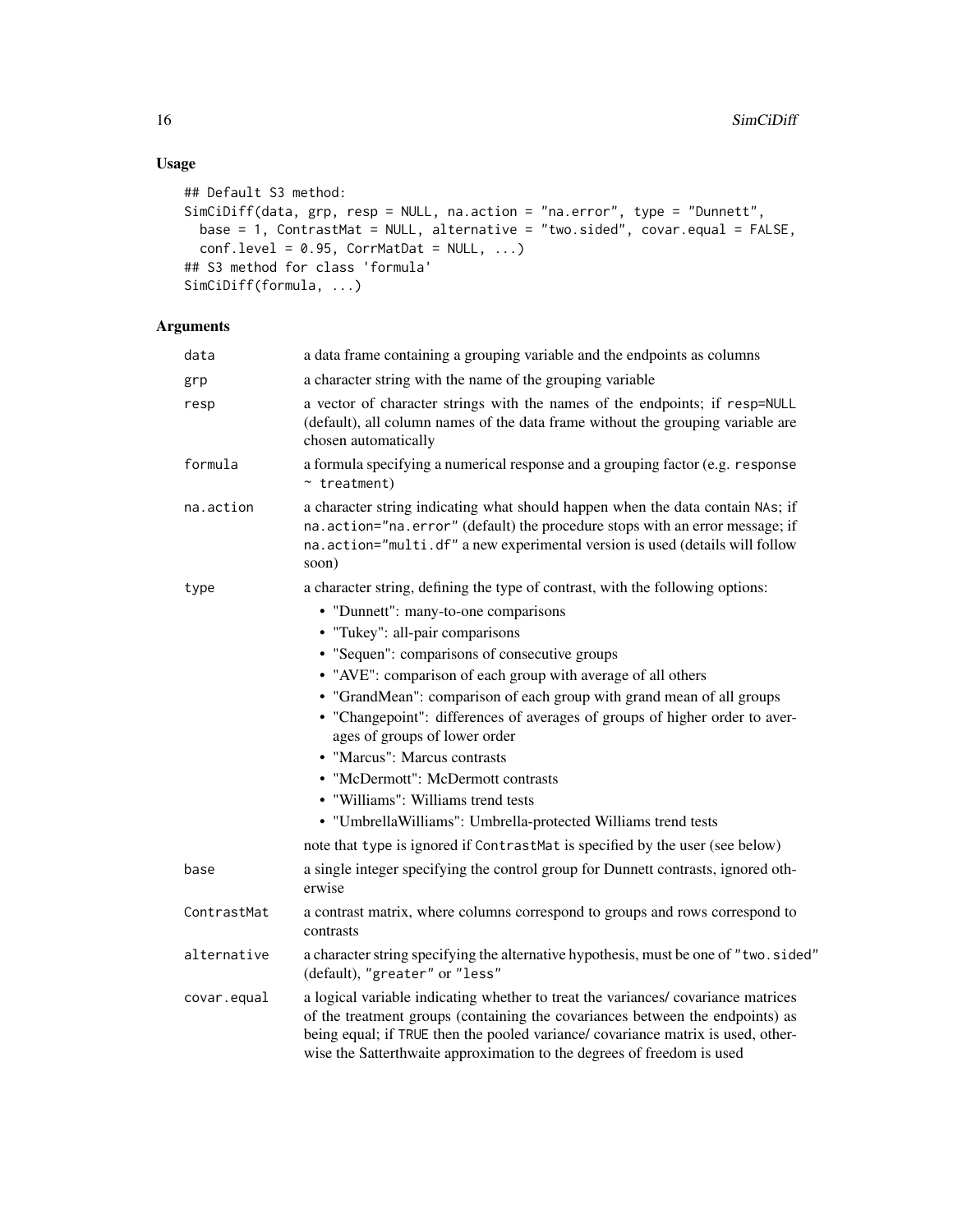| conf.level | a numeric value defining the simultaneous confidence level                                |
|------------|-------------------------------------------------------------------------------------------|
| CorrMatDat | a correlation matrix of the endpoints, if NULL (default) it is estimated from the<br>data |
| $\cdots$   | arguments to be passed to SimCiDiff.default                                               |

## Details

The interest is in simultaneous confidence intervals for several linear combinations (contrasts) of treatment means in a one-way ANOVA model, and for single or multiple endpoints simultaneously. For example, corresponding intervals for the all- pair comparison of Tukey (1953) and the many-to-one comparison of Dunnett (1955) are implemented, but allowing for heteroscedasticity and multiple endpoints. The user is also free to create other interesting problem-specific contrasts. Approximate multivariate *t*-distributions are used to calculate lower and upper limits (Hasler and Hothorn, 2011 <doi:10.2202/1557-4679.1258>). Simultaneous tests based on these intervals control the familywise error rate in admissible ranges and in the strong sense. The variances/ covariance matrices of the treatment groups (containing the covariances between the endpoints) can be assumed to be equal (covar.equal=TRUE) or unequal (covar.equal=FALSE). If being equal, the pooled variance/ covariance matrix is used, otherwise approximations to the degrees of freedom (Satterthwaite, 1946) are used (Hasler, 2014 <doi:10.1515/ijb-2012-0015>; Hasler and Hothorn, 2008 <doi:10.1002/bimj.200710466>). Unequal covariance matrices occure if variances or correlations of some endpoints differ depending on the treatment groups.

# Value

An object of class SimCi containing:

| estimate    | a matrix of estimated differences                                                                                                                                                                                                                 |
|-------------|---------------------------------------------------------------------------------------------------------------------------------------------------------------------------------------------------------------------------------------------------|
| lower.raw   | a matrix of raw (unadjusted) lower limits                                                                                                                                                                                                         |
| upper.raw   | a matrix of raw (unadjusted) upper limits                                                                                                                                                                                                         |
| lower       | a matrix of lower limits adjusted for multiplicity                                                                                                                                                                                                |
| upper       | a matrix of upper limits adjusted for multiplicity                                                                                                                                                                                                |
| CorrMatDat  | if not prespecified by CorrMatDat, either the estimated common correlation ma-<br>trix of the endpoints (covar.equal=TRUE) or a list of different (one for each<br>treatment) estimated correlation matrices of the endpoints (covar.equal=FALSE) |
| CorrMatComp | the estimated correlation matrix of the comparisons                                                                                                                                                                                               |
| degr.fr     | a matrix of degrees of freedom                                                                                                                                                                                                                    |
|             |                                                                                                                                                                                                                                                   |

#### Note

By default (na.action="na.error"), the procedure stops if there are missing values. A new experimental version for missing values is used if na.action="multi.df". If covar.equal=TRUE, the number of endpoints must not be greater than the total sample size minus the number of treatment groups. If covar.equal=FALSE, the number of endpoints must not be greater than the minimal sample size minus 1. Otherwise the procedure stops.

All intervals have the same direction for all comparisons and endpoints (alternative="..."). In case of doubt, use "two.sided".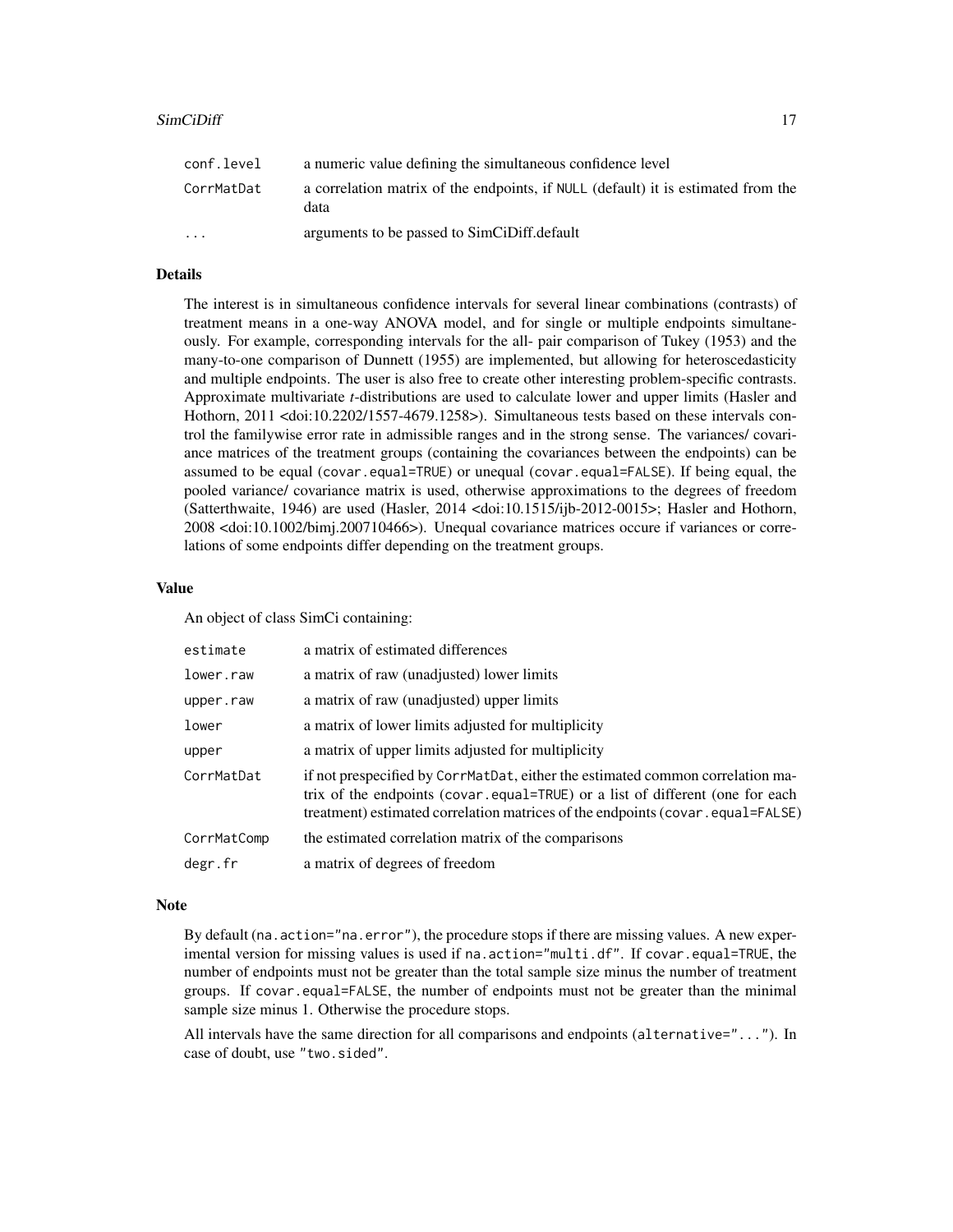#### <span id="page-17-0"></span>Author(s)

Mario Hasler

#### References

Hasler, M. (2014): Multiple contrast tests for multiple endpoints in the presence of heteroscedasticity. *The International Journal of Biostatistics* 10, 17–28, <doi:10.1515/ijb-2012-0015>.

Hasler, M. and Hothorn, L.A. (2011): A Dunnett-type procedure for multiple endpoints. *The International Journal of Biostatistics* 7, Article 3, <doi:10.2202/1557-4679.1258>.

Hasler, M. and Hothorn, L.A. (2008): Multiple contrast tests in the presence of heteroscedasticity. *Biometrical Journal* 50, 793–800, <doi:10.1002/bimj.200710466>.

# See Also

[SimTestDiff](#page-21-1), [SimTestRat](#page-24-1), [SimCiRat](#page-18-1)

# Examples

```
# Example 1:
```
# Simultaneous confidence intervals related to a comparison of the groups

- # B and H against the standard S, for endpoint Thromb.count, assuming unequal
- # variances for the groups. This is an extension of the well-known Dunnett-
- # intervals to the case of heteroscedasticity.

data(coagulation)

```
interv1 <- SimCiDiff(data=coagulation, grp="Group", resp="Thromb.count",
 type="Dunnett", base=3, alternative="greater", covar.equal=FALSE)
interv1
plot(interv1)
```
# Example 2: # Simultaneous confidence intervals related to a comparisons of the groups # B and H against the standard S, simultaneously for all endpoints, assuming # unequal covariance matrices for the groups. This is an extension of the well- # known Dunnett-intervals to the case of heteroscedasticity and multiple # endpoints.

data(coagulation)

```
interv2 <- SimCiDiff(data=coagulation, grp="Group", resp=c("Thromb.count","ADP","TRAP"),
 type="Dunnett", base=3, alternative="greater", covar.equal=FALSE)
summary(interv2)
plot(interv2)
```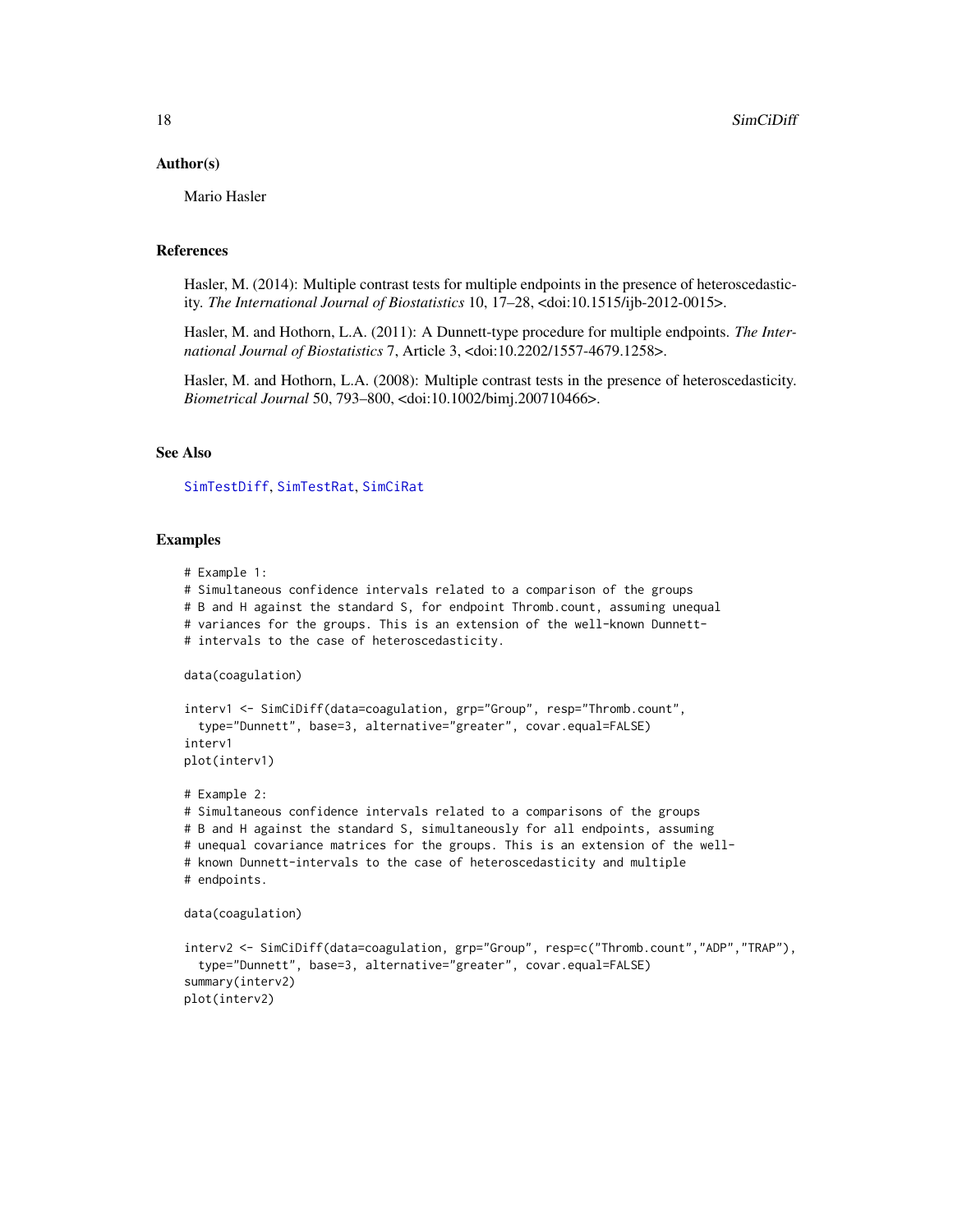<span id="page-18-1"></span><span id="page-18-0"></span>SimCiRat *Simultaneous Confidence Intervals for General Contrasts (Ratios) of Means of Multiple Endpoints*

# **Description**

Simultaneous confidence intervals for general contrasts (linear functions) of normal means (e.g., "Dunnett", "Tukey", "Williams" ect.), and for single or multiple endpoints (primary response variables) simultaneously. The procedure of Hasler and Hothorn (2012) <doi:10.1080/19466315.2011.633868> is applied for ratios of means of normally distributed data. The variances/ covariance matrices of the treatment groups (containing the covariances between the endpoints) may be assumed to be equal or possibly unequal for the different groups (Hasler, 2014 <doi:10.1515/ijb-2012-0015>). For the case of only a single endpoint and unequal covariance matrices (variances), the procedure coincides with the PI procedure of Hasler and Hothorn (2008) <doi:10.1002/bimj.200710466>.

#### Usage

```
## Default S3 method:
SimCiRat(data, grp, resp = NULL, na.action = "na.error", type = "Dunnett",
 base = 1, Num.Contrast = NULL, Den.Contrast = NULL, alternative = "two.sided",
  covar.equals = FALSE, conf.level = 0.95, CorrMatht = NULL, ...## S3 method for class 'formula'
SimCiRat(formula, ...)
```
#### Arguments

| data      | a data frame containing a grouping variable and the endpoints as columns                                                                                                                                                                                                                                                                                                                                                                                            |
|-----------|---------------------------------------------------------------------------------------------------------------------------------------------------------------------------------------------------------------------------------------------------------------------------------------------------------------------------------------------------------------------------------------------------------------------------------------------------------------------|
| grp       | a character string with the name of the grouping variable                                                                                                                                                                                                                                                                                                                                                                                                           |
| resp      | a vector of character strings with the names of the endpoints; if resp=NULL<br>(default), all column names of the data frame without the grouping variable are<br>chosen automatically                                                                                                                                                                                                                                                                              |
| formula   | a formula specifying a numerical response and a grouping factor (e.g. response<br>$~\sim$ treatment)                                                                                                                                                                                                                                                                                                                                                                |
| na.action | a character string indicating what should happen when the data contain NAs; if<br>na. action="na. error" (default) the procedure stops with an error message; if<br>na.action="multi.df" a new experimental version is used (details will follow<br>soon)                                                                                                                                                                                                           |
| type      | a character string, defining the type of contrast, with the following options:<br>• "Dunnett": many-to-one comparisons<br>• "Tukey": all-pair comparisons<br>• "Sequen": comparisons of consecutive groups<br>• "AVE": comparison of each group with average of all others<br>• "GrandMean": comparison of each group with grand mean of all groups<br>• "Changepoint": differences of averages of groups of higher order to aver-<br>ages of groups of lower order |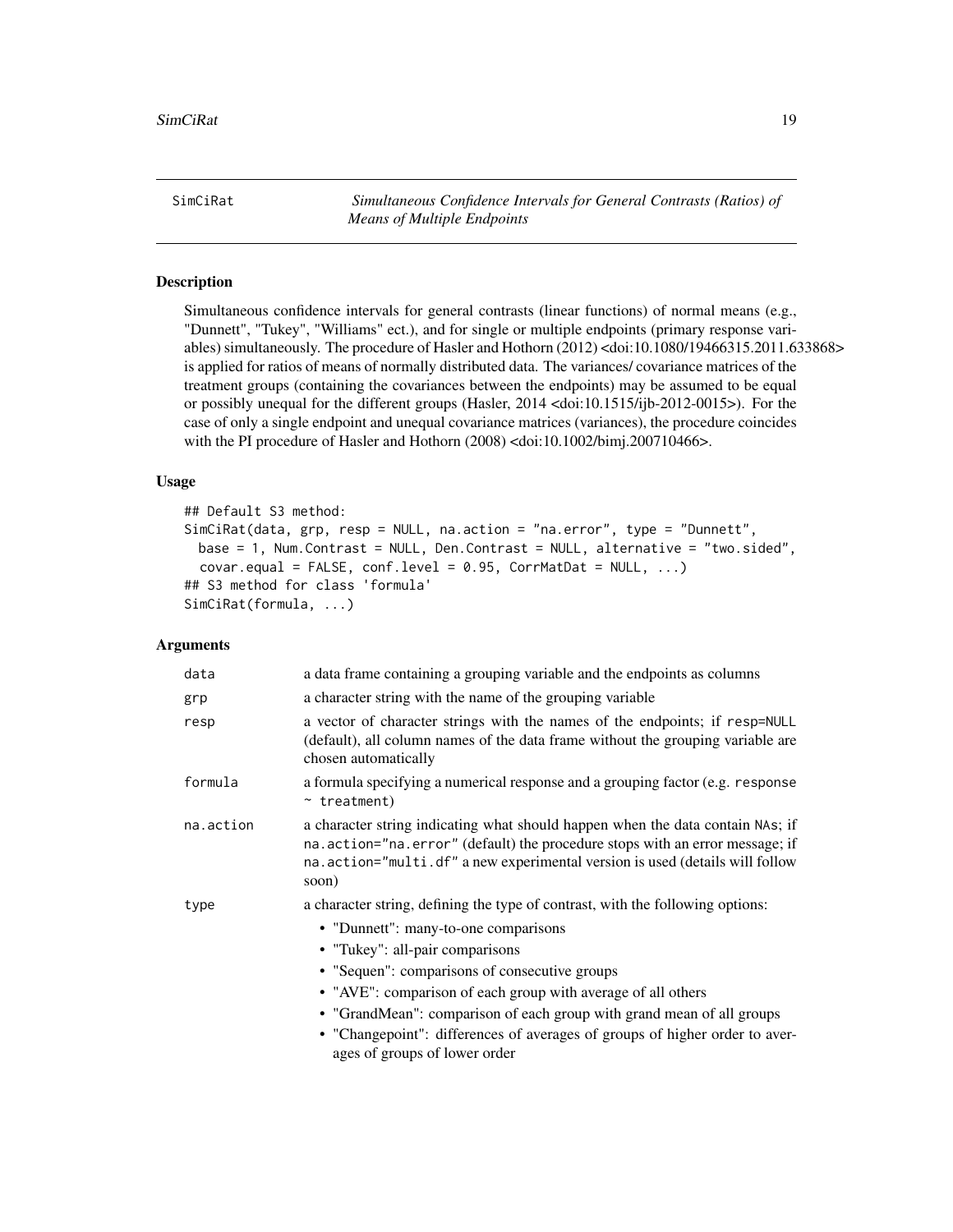|              | • "Marcus": Marcus contrasts                                                                                                                                                                                                                                                                                                    |
|--------------|---------------------------------------------------------------------------------------------------------------------------------------------------------------------------------------------------------------------------------------------------------------------------------------------------------------------------------|
|              | • "McDermott": McDermott contrasts                                                                                                                                                                                                                                                                                              |
|              | • "Williams": Williams trend tests                                                                                                                                                                                                                                                                                              |
|              | • "Umbrella Williams": Umbrella-protected Williams trend tests                                                                                                                                                                                                                                                                  |
|              | note that type is ignored if Num. Contrast or Den. Contrast is specified by the<br>user (see below)                                                                                                                                                                                                                             |
| base         | a single integer specifying the control group for Dunnett contrasts, ignored oth-<br>erwise                                                                                                                                                                                                                                     |
| Num.Contrast | a numerator contrast matrix, where columns correspond to groups and rows cor-<br>respond to contrasts                                                                                                                                                                                                                           |
| Den.Contrast | a denominator contrast matrix, where columns correspond to groups and rows<br>correspond to contrasts                                                                                                                                                                                                                           |
| alternative  | a character string specifying the alternative hypothesis, must be one of "two.sided"<br>(default), "greater" or "less"                                                                                                                                                                                                          |
| covar.equal  | a logical variable indicating whether to treat the variances/covariance matrices<br>of the treatment groups (containing the covariances between the endpoints) as<br>being equal; if TRUE then the pooled variance/ covariance matrix is used, other-<br>wise the Satterthwaite approximation to the degrees of freedom is used |
| conf.level   | a numeric value defining the simultaneous confidence level                                                                                                                                                                                                                                                                      |
| CorrMatDat   | a correlation matrix of the endpoints, if NULL (default) it is estimated from the<br>data                                                                                                                                                                                                                                       |
| .            | arguments to be passed to SimCiRat.default                                                                                                                                                                                                                                                                                      |

#### Details

The interest is in simultaneous confidence intervals for several linear combinations (contrasts) of treatment means in a one-way ANOVA model, and for single or multiple endpoints simultaneously. For example, corresponding intervals for the all- pair comparison of Tukey (1953) and the many-to-one comparison of Dunnett (1955) are implemented, but allowing for heteroscedasticity and multiple endpoints, and in terms of ratios of means. The user is also free to create other interesting problem-specific contrasts. Approximate multivariate *t*-distributions are used to calculate lower and upper limits (Hasler and Hothorn, 2012 <doi:10.1080/19466315.2011.633868>). Simultaneous tests based on these intervals control the familywise error rate in admissible ranges and in the strong sense. The variances/ covariance matrices of the treatment groups (containing the covariances between the endpoints) can be assumed to be equal (covar.equal=TRUE) or unequal (covar.equal=FALSE). If being equal, the pooled variance/ covariance matrix is used, otherwise approximations to the degrees of freedom (Satterthwaite, 1946) are used (Hasler, 2014 <doi:10.1515/ijb-2012-0015>; Hasler and Hothorn, 2008 <doi:10.1002/bimj.200710466>). Unequal covariance matrices occure if variances or correlations of some endpoints differ depending on the treatment groups.

#### Value

An object of class SimCi containing:

estimate a matrix of estimated ratios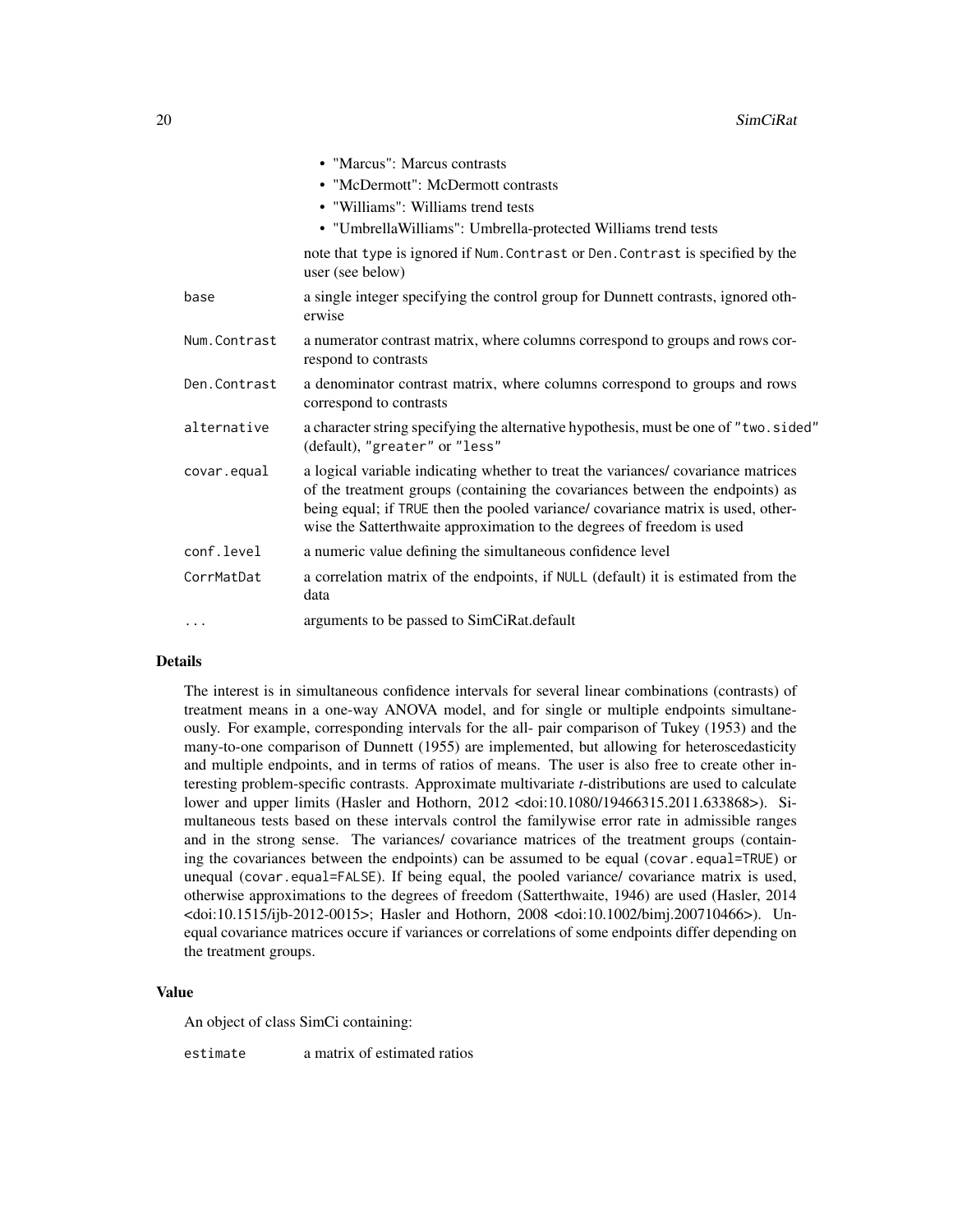#### <span id="page-20-0"></span>SimCiRat 21

| lower.raw   | a matrix of raw (unadjusted) lower limits                                                                                                                                                                                                         |
|-------------|---------------------------------------------------------------------------------------------------------------------------------------------------------------------------------------------------------------------------------------------------|
| upper.raw   | a matrix of raw (unadjusted) upper limits                                                                                                                                                                                                         |
| lower       | a matrix of lower limits adjusted for multiplicity                                                                                                                                                                                                |
| upper       | a matrix of upper limits adjusted for multiplicity                                                                                                                                                                                                |
| CorrMatDat  | if not prespecified by CorrMatDat, either the estimated common correlation ma-<br>trix of the endpoints (covar.equal=TRUE) or a list of different (one for each<br>treatment) estimated correlation matrices of the endpoints (covar.equal=FALSE) |
| CorrMatComp | the estimated correlation matrix of the comparisons                                                                                                                                                                                               |
| degr.fr     | a matrix of degrees of freedom                                                                                                                                                                                                                    |

#### Note

By default (na.action="na.error"), the procedure stops if there are missing values. A new experimental version for missing values is used if na.action="multi.df". If covar.equal=TRUE, the number of endpoints must not be greater than the total sample size minus the number of treatment groups. If covar.equal=FALSE, the number of endpoints must not be greater than the minimal sample size minus 1. Otherwise the procedure stops.

All intervals have the same direction for all comparisons and endpoints (alternative="..."). In case of doubt, use "two.sided".

The correlation matrix for the multivariate *t*-distribution also depends on the unknown ratios. The same problem also arises for the degrees of freedom if the covariance matrices for the different groups are assumed to be unequal (covar.equal=FALSE). Both problems are handled by a plug-in approach, see the references therefore.

#### Author(s)

Mario Hasler

#### References

Hasler, M. (2014): Multiple contrast tests for multiple endpoints in the presence of heteroscedasticity. *The International Journal of Biostatistics* 10, 17–28, <doi:10.1515/ijb-2012-0015>.

Hasler, M. and Hothorn, L.A. (2012): A multivariate Williams-type trend procedure. *Statistics in Biopharmaceutical Research* 4, 57–65, <doi:10.1080/19466315.2011.633868>.

Hasler, M. and Hothorn, L.A. (2008): Multiple contrast tests in the presence of heteroscedasticity. *Biometrical Journal* 50, 793–800, <doi:10.1002/bimj.200710466>.

Dilba, G. et al. (2006): Simultaneous confidence sets and confidence intervals for multiple ratios. *Journal of Statistical Planning and Inference* 136, 2640–2658, <DOI:10.1016/j.jspi.2004.11.009>.

#### See Also

[SimTestRat](#page-24-1), [SimTestDiff](#page-21-1), [SimCiDiff](#page-14-1)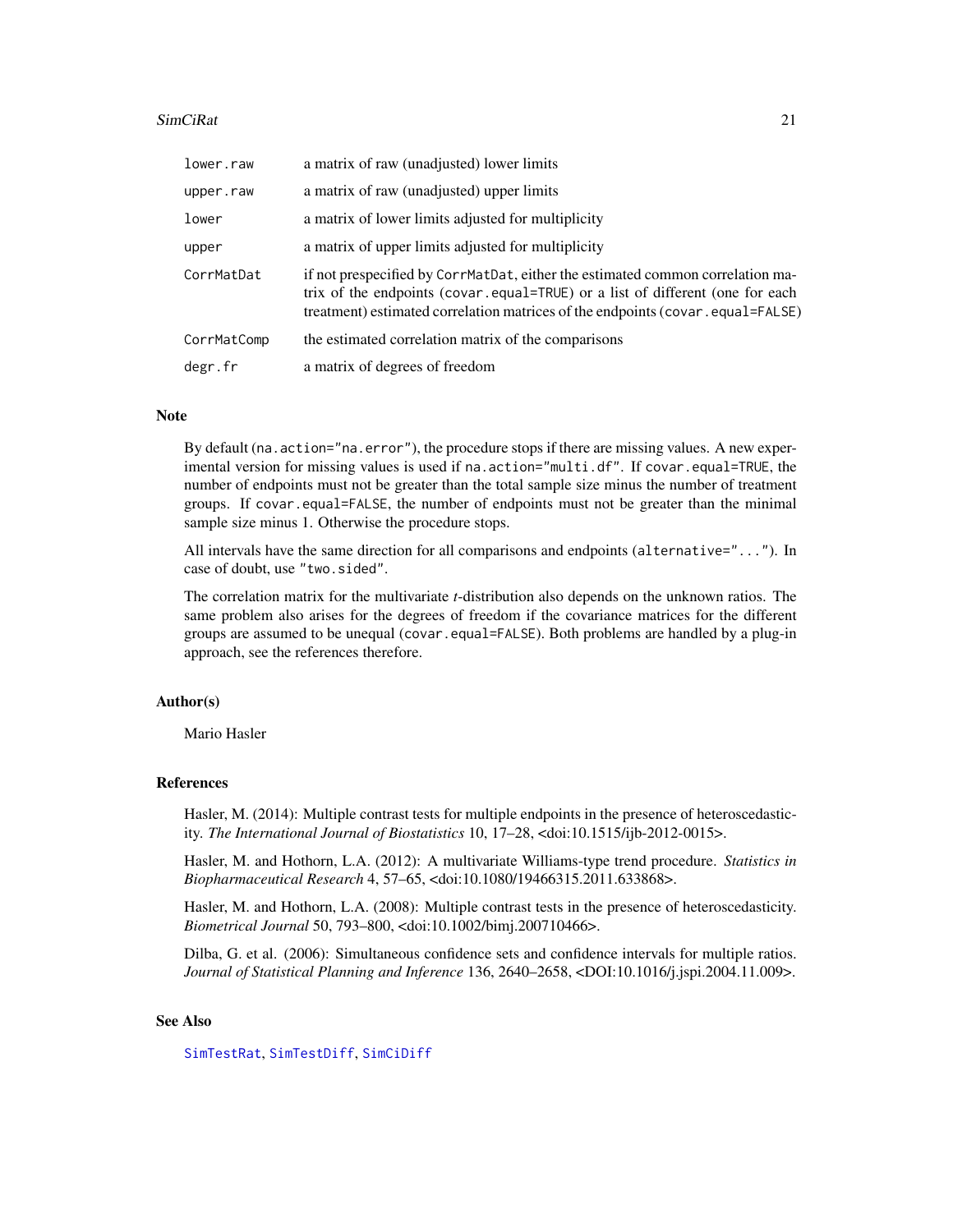### Examples

```
# Example 1:
# Simultaneous confidence intervals related to a comparison of the groups
# B and H against the standard S, for endpoint Thromb.count, assuming unequal
# variances for the groups. This is an extension of the well-known Dunnett-
# intervals to the case of heteroscedasticity and in terms of ratios of means
# instead of differences.
data(coagulation)
interv1 <- SimCiRat(data=coagulation, grp="Group", resp="Thromb.count",
 type="Dunnett", base=3, alternative="greater", covar.equal=FALSE)
interv1
plot(interv1)
# Example 2:
# Simultaneous confidence intervals related to a comparisons of the groups
# B and H against the standard S, simultaneously for all endpoints, assuming
# unequal covariance matrices for the groups. This is an extension of the well-
# known Dunnett-intervals to the case of heteroscedasticity and multiple
# endpoints and in terms of ratios of means instead of differences.
data(coagulation)
interv2 <- SimCiRat(data=coagulation, grp="Group", resp=c("Thromb.count","ADP","TRAP"),
  type="Dunnett", base=3, alternative="greater", covar.equal=FALSE)
summary(interv2)
plot(interv2)
```
<span id="page-21-1"></span>SimTestDiff *Simultaneous Tests for General Contrasts (Differences) of Means of Multiple Endpoints*

#### Description

Simultaneous tests for general contrasts (linear functions) of normal means (e.g., "Dunnett", "Tukey", "Williams" ect.), and for single or multiple endpoints (primary response variables) simultaneously. The procedure of Hasler and Hothorn  $(2011)$  <doi:10.2202/1557-4679.1258> is applied for differences of means of normally distributed data. The variances/ covariance matrices of the treatment groups (containing the covariances between the endpoints) may be assumed to be equal or possibly unequal for the different groups (Hasler, 2014 <doi:10.1515/ijb-2012-0015>). For the case of only a single endpoint and unequal covariance matrices (variances), the procedure coincides with the PI procedure of Hasler and Hothorn (2008) <doi:10.1002/bimj.200710466>.

#### Usage

```
## Default S3 method:
SimTestDiff(data, grp, resp = NULL, na.action = "na.error", type = "Dunnett",
 base = 1, ContrastMat = NULL, alternative = "two.sided", Margin = 0,
```
<span id="page-21-0"></span>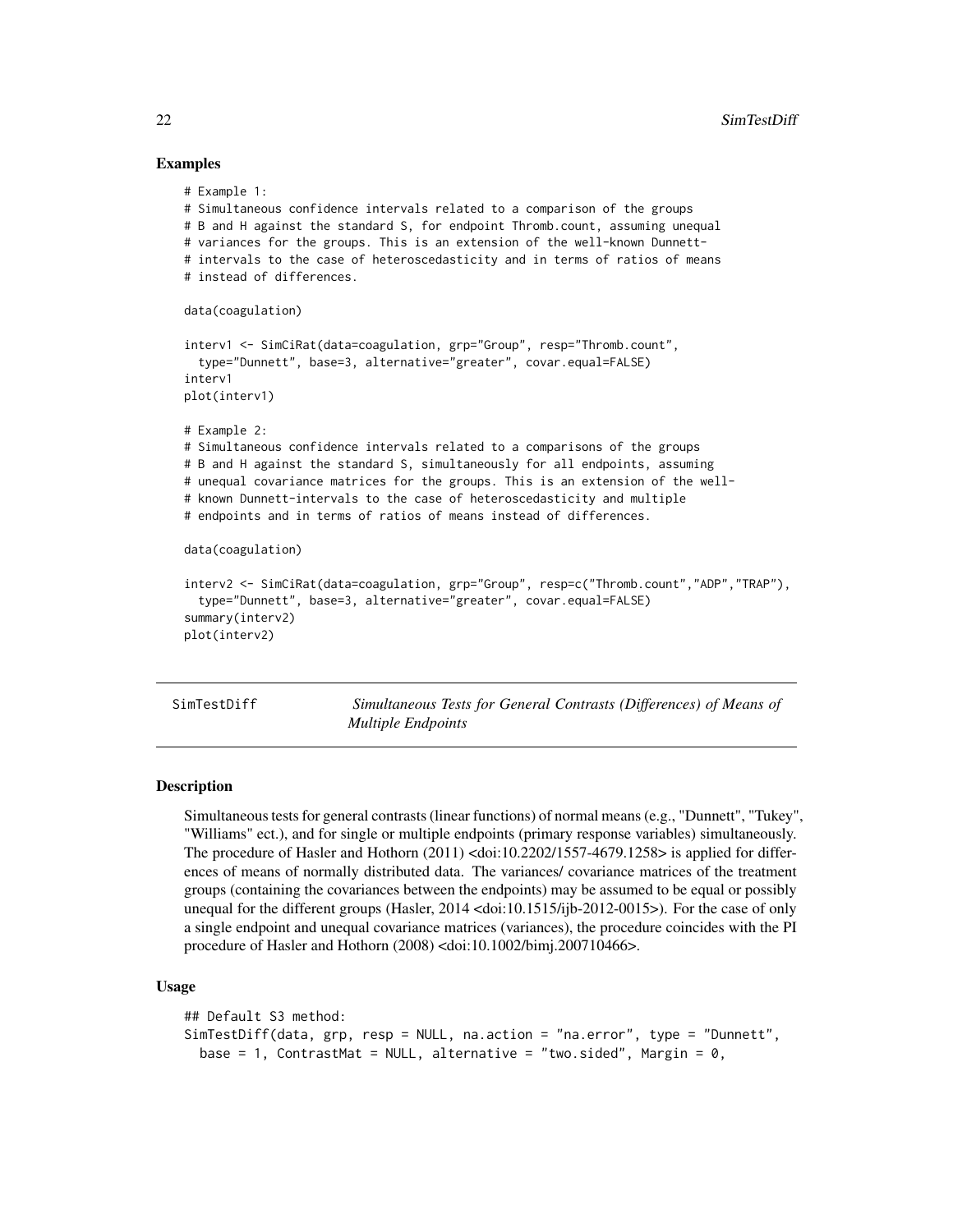```
covar.equal = FALSE, CorrMatDat = NULL, ...)
## S3 method for class 'formula'
SimTestDiff(formula, ...)
```
# Arguments

| data        | a data frame containing a grouping variable and the endpoints as columns                                                                                                                                                                                                                                                                                                                                                                                                                                                                                                                                                                                                                                                         |
|-------------|----------------------------------------------------------------------------------------------------------------------------------------------------------------------------------------------------------------------------------------------------------------------------------------------------------------------------------------------------------------------------------------------------------------------------------------------------------------------------------------------------------------------------------------------------------------------------------------------------------------------------------------------------------------------------------------------------------------------------------|
| grp         | a character string with the name of the grouping variable                                                                                                                                                                                                                                                                                                                                                                                                                                                                                                                                                                                                                                                                        |
| resp        | a vector of character strings with the names of the endpoints; if resp=NULL<br>(default), all column names of the data frame without the grouping variable are<br>chosen automatically                                                                                                                                                                                                                                                                                                                                                                                                                                                                                                                                           |
| formula     | a formula specifying a numerical response and a grouping factor (e.g. response<br>$~\sim$ treatment)                                                                                                                                                                                                                                                                                                                                                                                                                                                                                                                                                                                                                             |
| na.action   | a character string indicating what should happen when the data contain NAs; if<br>na.action="na.error" (default) the procedure stops with an error message;<br>if na.action="multi.df" multiple marginal degrees of freedom are used to<br>adjust for the missing values problem                                                                                                                                                                                                                                                                                                                                                                                                                                                 |
| type        | a character string, defining the type of contrast, with the following options:<br>• "Dunnett": many-to-one comparisons<br>• "Tukey": all-pair comparisons<br>• "Sequen": comparisons of consecutive groups<br>• "AVE": comparison of each group with average of all others<br>• "GrandMean": comparison of each group with grand mean of all groups<br>• "Changepoint": differences of averages of groups of higher order to aver-<br>ages of groups of lower order<br>• "Marcus": Marcus contrasts<br>• "McDermott": McDermott contrasts<br>• "Williams": Williams trend tests<br>• "UmbrellaWilliams": Umbrella-protected Williams trend tests<br>note that type is ignored if ContrastMatis specified by the user (see below) |
| base        | a single integer specifying the control group for Dunnett contrasts, ignored oth-<br>erwise                                                                                                                                                                                                                                                                                                                                                                                                                                                                                                                                                                                                                                      |
| ContrastMat | a contrast matrix, where columns correspond to groups and rows correspond to<br>contrasts                                                                                                                                                                                                                                                                                                                                                                                                                                                                                                                                                                                                                                        |
| alternative | a character string specifying the alternative hypothesis, must be one of "two.sided"<br>(default), "greater" or "less"                                                                                                                                                                                                                                                                                                                                                                                                                                                                                                                                                                                                           |
| Margin      | a single numeric value, or a numeric vector corresponding to endpoints, or a<br>matrix where columns correspond to endpoints and rows correspond to contrasts                                                                                                                                                                                                                                                                                                                                                                                                                                                                                                                                                                    |
| covar.equal | a logical variable indicating whether to treat the variances/covariance matrices<br>of the treatment groups (containing the covariances between the endpoints) as<br>being equal; if TRUE then the pooled variance/ covariance matrix is used, other-<br>wise the Satterthwaite approximation to the degrees of freedom is used                                                                                                                                                                                                                                                                                                                                                                                                  |
| CorrMatDat  | a correlation matrix of the endpoints, if NULL (default) it is estimated from the<br>data                                                                                                                                                                                                                                                                                                                                                                                                                                                                                                                                                                                                                                        |
|             | arguments to be passed to SimTestDiff.default                                                                                                                                                                                                                                                                                                                                                                                                                                                                                                                                                                                                                                                                                    |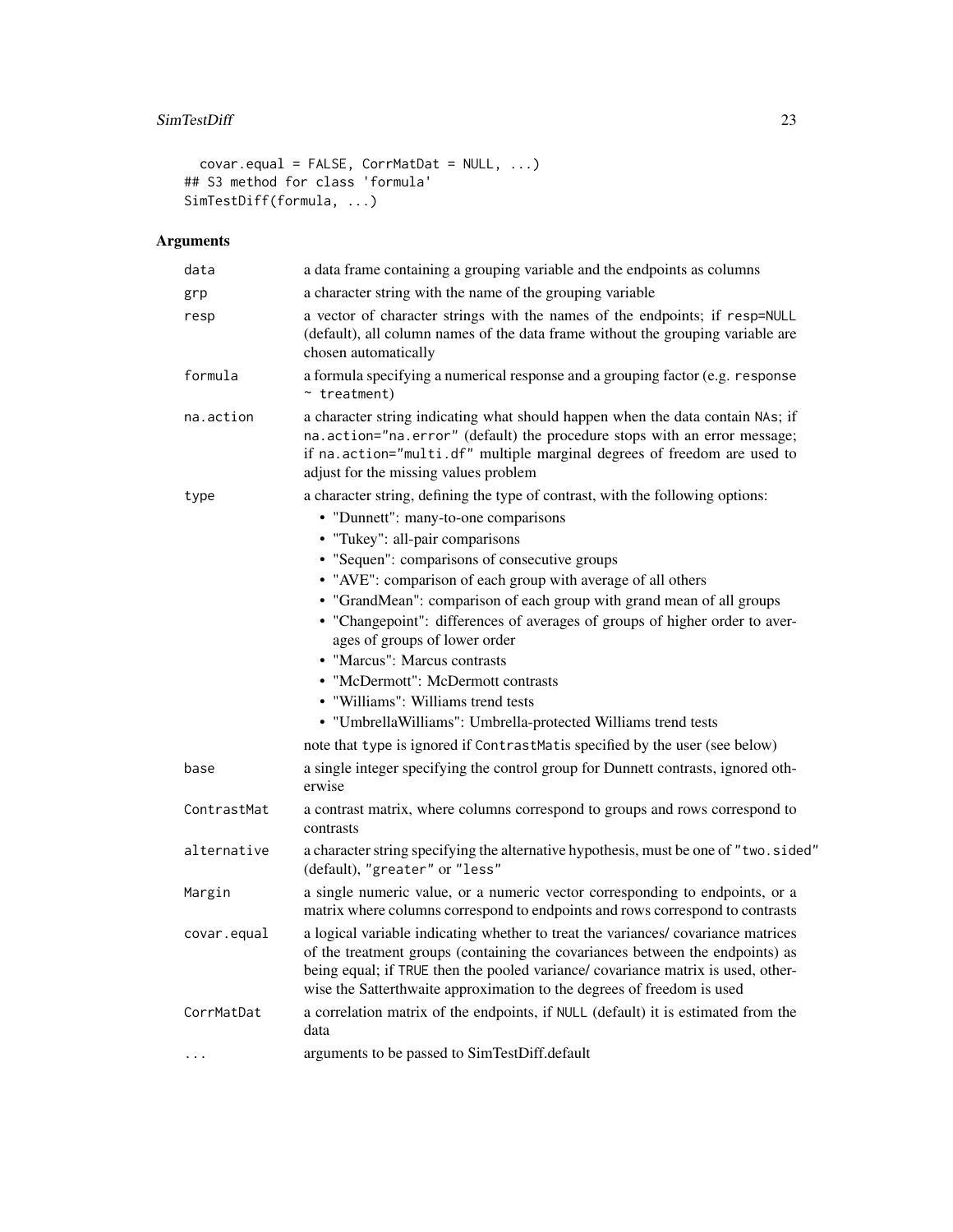#### Details

The interest is in simultaneous tests for several linear combinations (contrasts) of treatment means in a one-way ANOVA model, and for single or multiple endpoints simultaneously. For example, the all-pair comparison of Tukey (1953) and the many- to-one comparison of Dunnett (1955) are implemented, but allowing for heteroscedasticity and multiple endpoints. The user is also free to create other interesting problem-specific contrasts. Approximate multivariate *t*- distributions are used to calculate (adjusted) *p*-values (Hasler and Hothorn, 2011 <doi:10.2202/1557-4679.1258>). This approach controls the familywise error rate in admissible ranges and in the strong sense. The variances/ covariance matrices of the treatment groups (containing the covariances between the endpoints) can be assumed to be equal (covar.equal=TRUE) or unequal (covar.equal=FALSE). If being equal, the pooled variance/ covariance matrix is used, otherwise approximations to the degrees of freedom (Satterthwaite, 1946) are used (Hasler, 2014 <doi:10.1515/ijb-2012-0015>; Hasler and Hothorn, 2008 <doi:10.1002/bimj.200710466>). Unequal covariance matrices occure if variances or correlations of some endpoints differ depending on the treatment groups.

#### Value

An object of class SimTest containing:

| estimate    | a matrix of estimated differences                                                                                                                                                                                                                 |
|-------------|---------------------------------------------------------------------------------------------------------------------------------------------------------------------------------------------------------------------------------------------------|
| statistic   | a matrix of the calculated test statistics                                                                                                                                                                                                        |
| p.val.raw   | a matrix of raw <i>p</i> -values                                                                                                                                                                                                                  |
| p.val.adj   | a matrix of $p$ -values adjusted for multiplicity                                                                                                                                                                                                 |
| CorrMatDat  | if not prespecified by CorrMatDat, either the estimated common correlation ma-<br>trix of the endpoints (covar.equal=TRUE) or a list of different (one for each<br>treatment) estimated correlation matrices of the endpoints (covar.equal=FALSE) |
| CorrMatComp | the estimated correlation matrix of the comparisons                                                                                                                                                                                               |
| degr.fr     | a matrix of degrees of freedom                                                                                                                                                                                                                    |

#### **Note**

By default (na.action="na.error"), the procedure stops if there are missing values. A new experimental version for missing values is used if na.action="multi.df". If covar.equal=TRUE, the number of endpoints must not be greater than the total sample size minus the number of treatment groups. If covar.equal=FALSE, the number of endpoints must not be greater than the minimal sample size minus 1. Otherwise the procedure stops.

All hypotheses are tested with the same test direction for all comparisons and endpoints (alternative="..."). In case of doubt, use "two.sided".

If Margin is a single numeric value or a numeric vector, then the same value(s) are used for the remaining comparisons or endpoints.

#### Author(s)

Mario Hasler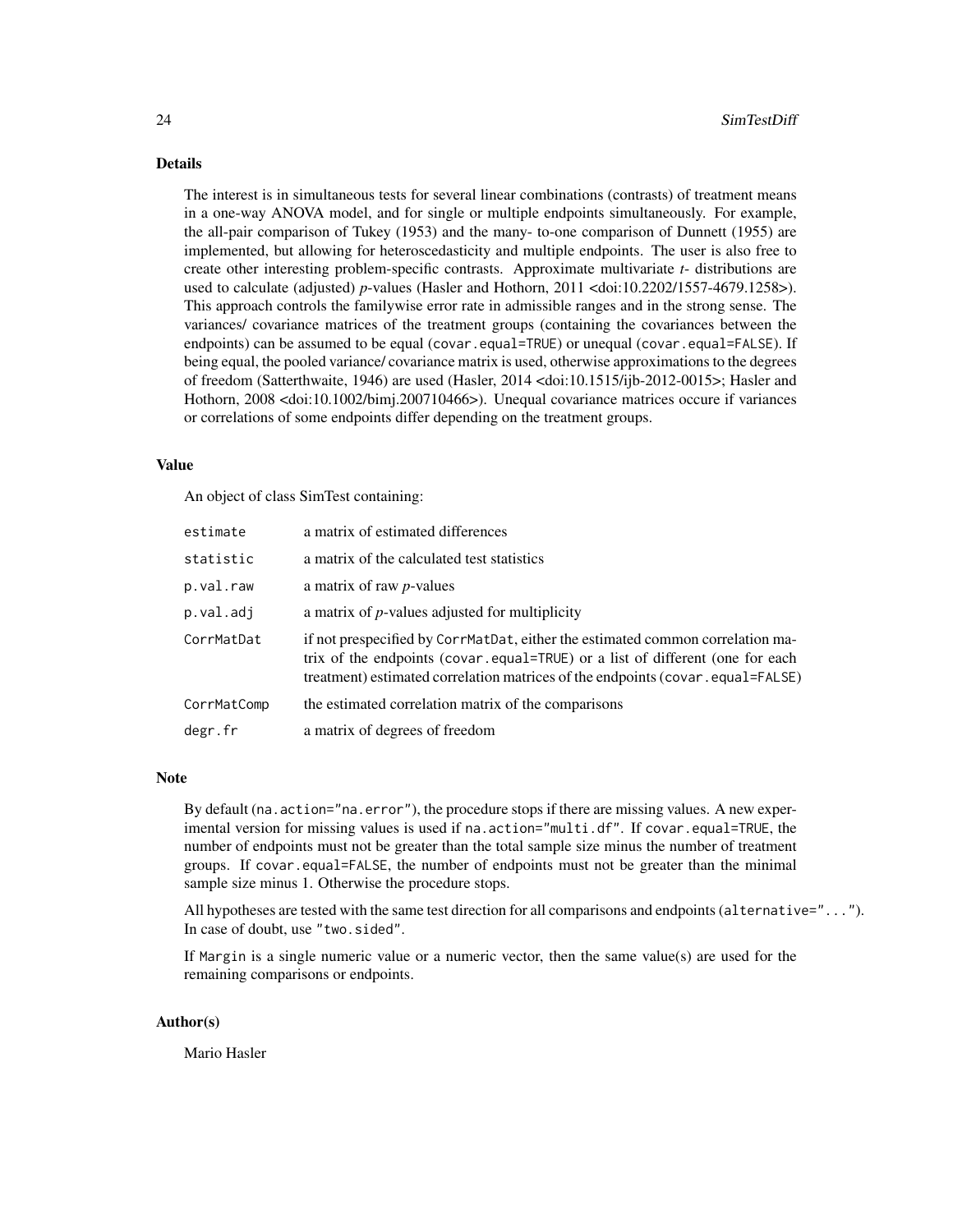#### <span id="page-24-0"></span>SimTestRat 25

#### References

Hasler, M. and Hothorn, L.A. (2018): Multi-arm trials with multiple primary endpoints and missing values. *Statistics in Medicine* 37, 710–721, <doi:10.1002/sim.7542>.

Hasler, M. (2014): Multiple contrast tests for multiple endpoints in the presence of heteroscedasticity. *The International Journal of Biostatistics* 10, 17–28, <doi:10.1515/ijb-2012-0015>.

Hasler, M. and Hothorn, L.A. (2011): A Dunnett-type procedure for multiple endpoints. *The International Journal of Biostatistics* 7, Article 3, <doi:10.2202/1557-4679.1258>.

Hasler, M. and Hothorn, L.A. (2008): Multiple contrast tests in the presence of heteroscedasticity. *Biometrical Journal* 50, 793–800, <doi:10.1002/bimj.200710466>.

#### See Also

[SimCiDiff](#page-14-1), [SimTestRat](#page-24-1), [SimCiRat](#page-18-1)

### Examples

```
# Example 1:
# A comparison of the groups B and H against the standard S, for endpoint
# Thromb.count, assuming unequal variances for the groups. This is an
# extension of the well-known Dunnett-test to the case of heteroscedasticity.
data(coagulation)
comp1 <- SimTestDiff(data=coagulation, grp="Group", resp="Thromb.count",
  type="Dunnett", base=3, alternative="greater", covar.equal=FALSE)
comp1
# Example 2:
# A comparison of the groups B and H against the standard S, simultaneously
# for all endpoints, assuming unequal covariance matrices for the groups. This is
# an extension of the well-known Dunnett-test to the case of heteroscedasticity
# and multiple endpoints.
data(coagulation)
comp2 <- SimTestDiff(data=coagulation, grp="Group", resp=c("Thromb.count","ADP","TRAP"),
  type="Dunnett", base=3, alternative="greater", covar.equal=FALSE)
summary(comp2)
```
<span id="page-24-1"></span>SimTestRat *Simultaneous Tests for General Contrasts (Ratios) of Means of Multiple Endpoints*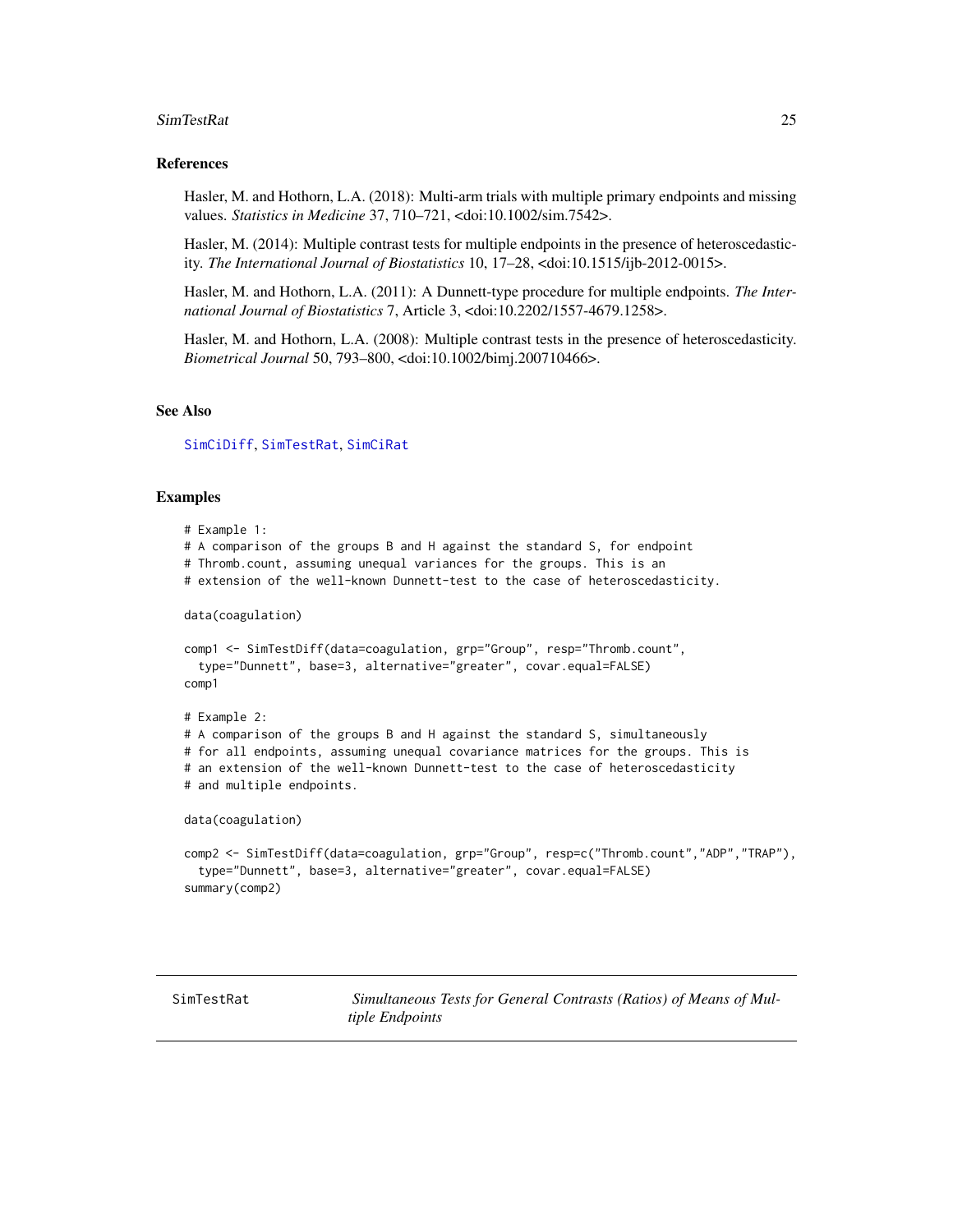#### Description

Simultaneous tests for general contrasts (linear functions) of normal means (e.g., "Dunnett", "Tukey", "Williams" ect.), and for single or multiple endpoints (primary response variables) simultaneously. The procedure of Hasler and Hothorn (2012) <doi:10.1080/19466315.2011.633868> is applied for ratios of means of normally distributed data. The variances/ covariance matrices of the treatment groups (containing the covariances between the endpoints) may be assumed to be equal or possibly unequal for the different groups (Hasler, 2014 <doi:10.1515/ijb-2012-0015>). For the case of only a single endpoint and unequal covariance matrices (variances), the procedure coincides with the PI procedure of Hasler and Hothorn (2008) <doi:10.1002/bimj.200710466>.

#### Usage

```
## Default S3 method:
SimTestRat(data, grp, resp = NULL, na.action = "na.error", type = "Dunnett",
 base = 1, Num.Contrast = NULL, Den.Contrast = NULL, alternative = "two.sided",
 Margin = 1, covar.equals = FALSE, CorrMathbat = NULL, ...)
## S3 method for class 'formula'
SimTestRat(formula, ...)
```
# Arguments

| data      | a data frame containing a grouping variable and the endpoints as columns                                                                                                                                                                                  |
|-----------|-----------------------------------------------------------------------------------------------------------------------------------------------------------------------------------------------------------------------------------------------------------|
| grp       | a character string with the name of the grouping variable                                                                                                                                                                                                 |
| resp      | a vector of character strings with the names of the endpoints; if resp=NULL<br>(default), all column names of the data frame without the grouping variable are<br>chosen automatically                                                                    |
| formula   | a formula specifying a numerical response and a grouping factor (e.g. response<br>$~\sim$ treatment)                                                                                                                                                      |
| na.action | a character string indicating what should happen when the data contain NAs; if<br>na. action="na. error" (default) the procedure stops with an error message; if<br>na.action="multi.df" a new experimental version is used (details will follow<br>soon) |
| type      | a character string, defining the type of contrast, with the following options:                                                                                                                                                                            |
|           | • "Dunnett": many-to-one comparisons                                                                                                                                                                                                                      |
|           | • "Tukey": all-pair comparisons                                                                                                                                                                                                                           |
|           | • "Sequen": comparisons of consecutive groups                                                                                                                                                                                                             |
|           | • "AVE": comparison of each group with average of all others                                                                                                                                                                                              |
|           | • "GrandMean": comparison of each group with grand mean of all groups                                                                                                                                                                                     |
|           | • "Changepoint": differences of averages of groups of higher order to aver-<br>ages of groups of lower order                                                                                                                                              |
|           | • "Marcus": Marcus contrasts                                                                                                                                                                                                                              |
|           | • "McDermott": McDermott contrasts                                                                                                                                                                                                                        |
|           | • "Williams": Williams trend tests                                                                                                                                                                                                                        |
|           | • "UmbrellaWilliams": Umbrella-protected Williams trend tests                                                                                                                                                                                             |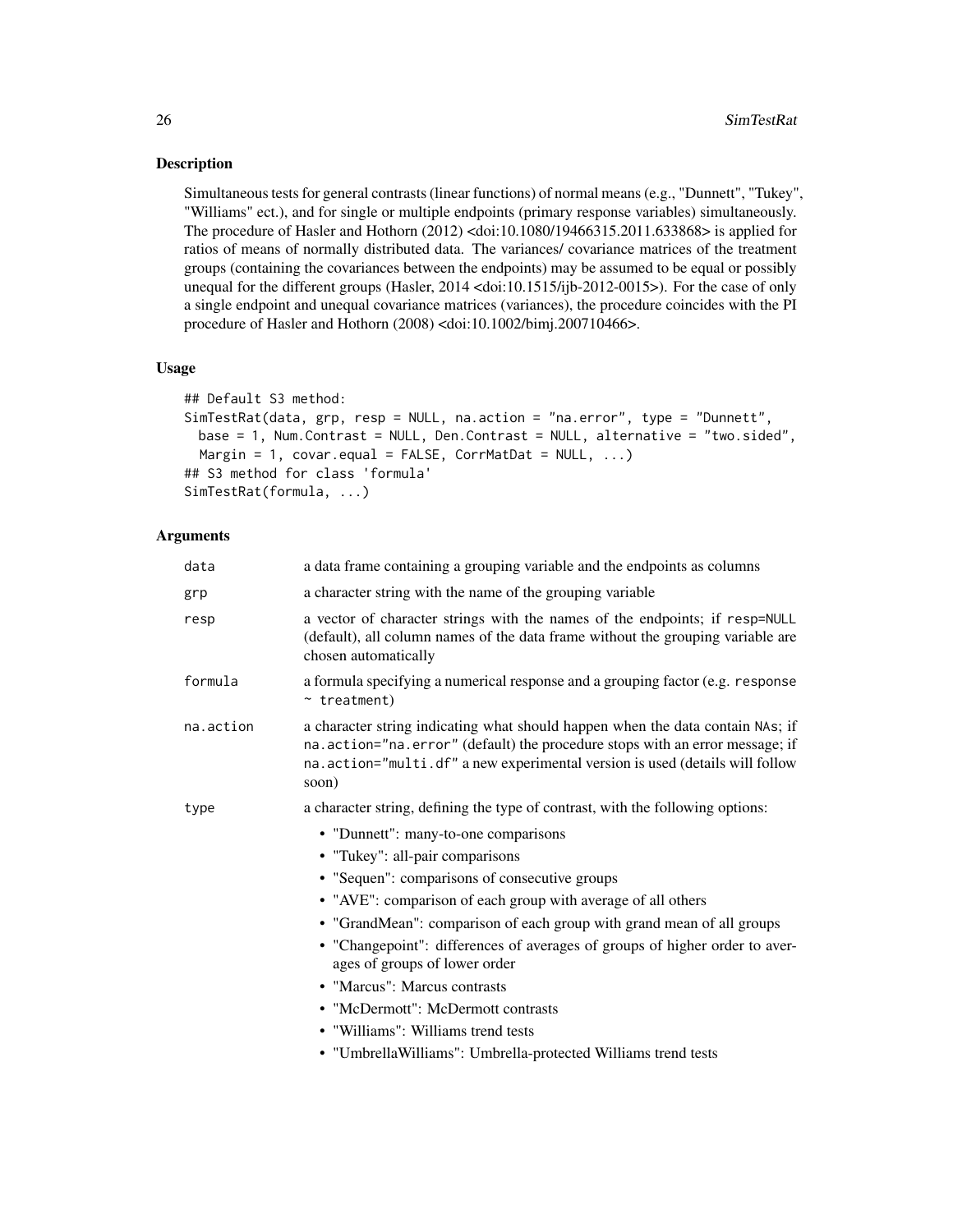|              | note that type is ignored if Num. Contrast or Den. Contrast is specified by the<br>user (see below)                                                                                                                                                                                                                             |
|--------------|---------------------------------------------------------------------------------------------------------------------------------------------------------------------------------------------------------------------------------------------------------------------------------------------------------------------------------|
| base         | a single integer specifying the control group for Dunnett contrasts, ignored oth-<br>erwise                                                                                                                                                                                                                                     |
| Num.Contrast | a numerator contrast matrix, where columns correspond to groups and rows cor-<br>respond to contrasts                                                                                                                                                                                                                           |
| Den.Contrast | a denominator contrast matrix, where columns correspond to groups and rows<br>correspond to contrasts                                                                                                                                                                                                                           |
| alternative  | a character string specifying the alternative hypothesis, must be one of "two. sided"<br>(default), "greater" or "less"                                                                                                                                                                                                         |
| Margin       | a single numeric value, or a numeric vector corresponding to endpoints, or a<br>matrix where columns correspond to endpoints and rows correspond to contrasts                                                                                                                                                                   |
| covar.equal  | a logical variable indicating whether to treat the variances/covariance matrices<br>of the treatment groups (containing the covariances between the endpoints) as<br>being equal; if TRUE then the pooled variance/ covariance matrix is used, other-<br>wise the Satterthwaite approximation to the degrees of freedom is used |
| CorrMatDat   | a correlation matrix of the endpoints, if NULL (default) it is estimated from the<br>data                                                                                                                                                                                                                                       |
| $\cdots$     | arguments to be passed to SimTestRat.default                                                                                                                                                                                                                                                                                    |

# Details

The interest is in simultaneous tests for several linear combinations (contrasts) of treatment means in a one-way ANOVA model, and for single or multiple endpoints simultaneously. For example, the all-pair comparison of Tukey (1953) and the many- to-one comparison of Dunnett (1955) are implemented, but allowing for heteroscedasticity and multiple endpoints, and in terms of ratios of means. The user is also free to create other interesting problem-specific contrasts. Approximate multivariate *t*-distributions are used to calculate (adjusted) *p*-values (Hasler and Hothorn, 2012 <doi:10.1080/19466315.2011.633868>). This approach controls the familywise error rate in admissible ranges and in the strong sense. The variances/ covariance matrices of the treatment groups (containing the covariances between the endpoints) can be assumed to be equal (covar.equal=TRUE) or unequal (covar.equal=FALSE). If being equal, the pooled variance/ covariance matrix is used, otherwise approximations to the degrees of freedom (Satterthwaite, 1946) are used (Hasler, 2014 <doi:10.1515/ijb-2012-0015>; Hasler and Hothorn, 2008 <doi:10.1002/bimj.200710466>). Unequal covariance matrices occure if variances or correlations of some endpoints differ depending on the treatment groups.

#### Value

An object of class SimTest containing:

| estimate  | a matrix of estimated differences                      |
|-----------|--------------------------------------------------------|
| statistic | a matrix of the calculated test statistics             |
| p.val.raw | a matrix of raw <i>p</i> -values                       |
| p.val.adj | a matrix of <i>p</i> -values adjusted for multiplicity |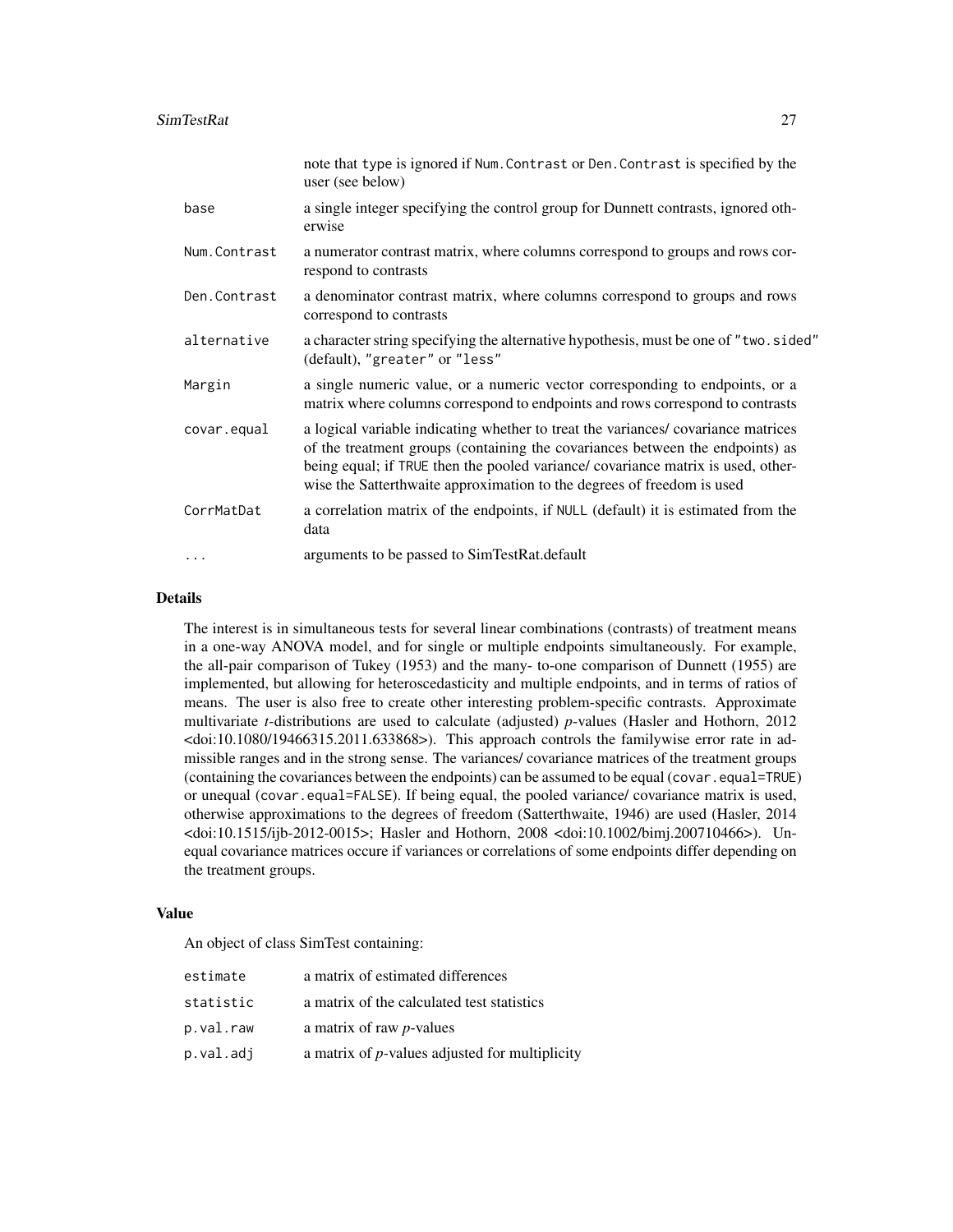<span id="page-27-0"></span>

| CorrMatDat  | if not prespecified by CorrMatDat, either the estimated common correlation ma- |
|-------------|--------------------------------------------------------------------------------|
|             | trix of the endpoints (covar, equal=TRUE) or a list of different (one for each |
|             | (reatment) estimated correlation matrices of the endpoints (covar.equal=FALSE) |
| CorrMatComp | the estimated correlation matrix of the comparisons                            |
| degr.fr     | a matrix of degrees of freedom                                                 |

# Note

By default (na.action="na.error"), the procedure stops if there are missing values. A new experimental version for missing values is used if na.action="multi.df". If covar.equal=TRUE, the number of endpoints must not be greater than the total sample size minus the number of treatment groups. If covar.equal=FALSE, the number of endpoints must not be greater than the minimal sample size minus 1. Otherwise the procedure stops.

All hypotheses are tested with the same test direction for all comparisons and endpoints (alternative="..."). In case of doubt, use "two.sided".

If Margin is a single numeric value or a numeric vector, then the same value(s) are used for the remaining comparisons or endpoints.

#### Author(s)

Mario Hasler

#### References

Hasler, M. (2014): Multiple contrast tests for multiple endpoints in the presence of heteroscedasticity. *The International Journal of Biostatistics* 10, 17–28, <doi:10.1515/ijb-2012-0015>.

Hasler, M. and Hothorn, L.A. (2012): A multivariate Williams-type trend procedure. *Statistics in Biopharmaceutical Research* 4, 57–65, <doi:10.1080/19466315.2011.633868>.

Hasler, M. and Hothorn, L.A. (2008): Multiple contrast tests in the presence of heteroscedasticity. *Biometrical Journal* 50, 793–800, <doi:10.1002/bimj.200710466>.

Dilba, G. et al. (2006): Simultaneous confidence sets and confidence intervals for multiple ratios. *Journal of Statistical Planning and Inference* 136, 2640–2658, <doi:10.1016/j.jspi.2004.11.009>.

#### See Also

#### [SimCiRat](#page-18-1), [SimTestDiff](#page-21-1), [SimCiDiff](#page-14-1)

#### Examples

```
# Example 1:
```
# A comparison of the groups B and H against the standard S, for endpoint

# Thromb.count, assuming unequal variances for the groups. This is an

# extension of the well-known Dunnett-test to the case of heteroscedasticity

# and in terms of ratios of means instead of differences.

```
data(coagulation)
```
comp1 <- SimTestRat(data=coagulation, grp="Group", resp="Thromb.count",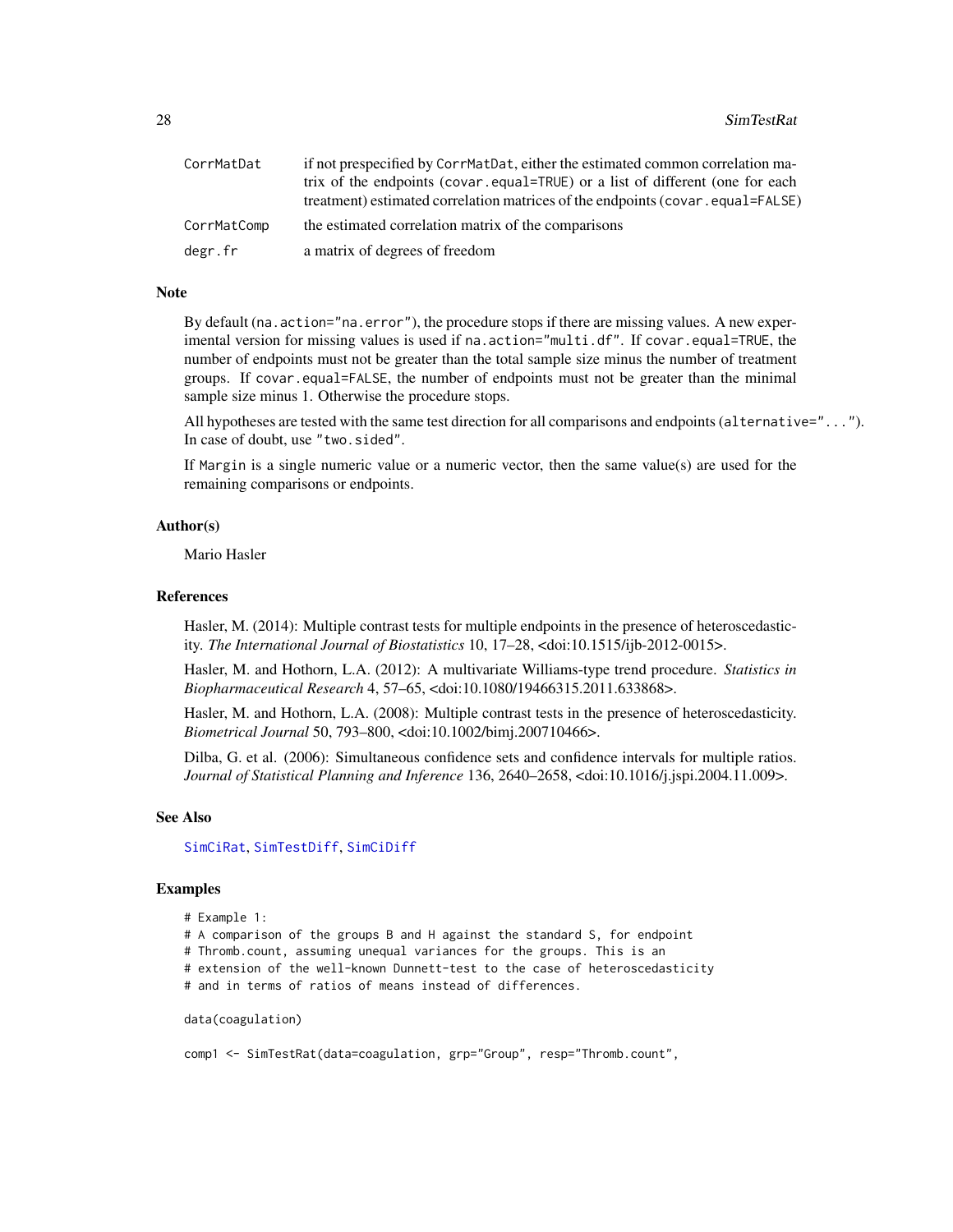```
type="Dunnett", base=3, alternative="greater", covar.equal=FALSE)
comp1
# Example 2:
# A comparison of the groups B and H against the standard S, simultaneously
# for all endpoints, assuming unequal covariance matrices for the groups. This is
# an extension of the well-known Dunnett-test to the case of heteroscedasticity
# and multiple endpoints and in terms of ratios of means instead of differences.
data(coagulation)
comp2 <- SimTestDiff(data=coagulation, grp="Group", resp=c("Thromb.count","ADP","TRAP"),
  type="Dunnett", base=3, alternative="greater", covar.equal=FALSE)
summary(comp2)
```
<span id="page-28-1"></span>summary.SimCi *Summary function for SimCi-objects*

#### **Description**

A detailed print out of the results of SimCiDiff and SimCiRat, respectively.

#### Usage

## S3 method for class 'SimCi' summary(object, digits =  $4, ...$ )

#### **Arguments**

| obiect  | an object of class "SimCi" as obtained by calling SimCiDiff or SimCiRat |
|---------|-------------------------------------------------------------------------|
| digits  | digits for rounding the results                                         |
| $\cdot$ | arguments to be passed to print                                         |

# Value

A print out containing the estimates, degrees of freedom, raw and simultaneous confidence intervals, estimated covariance and correlation matrices of the data and of the comparisons computed by SimCiDiff or SimCiRat, respectively.

#### Author(s)

Mario Hasler

# See Also

[summary.SimTest](#page-29-1)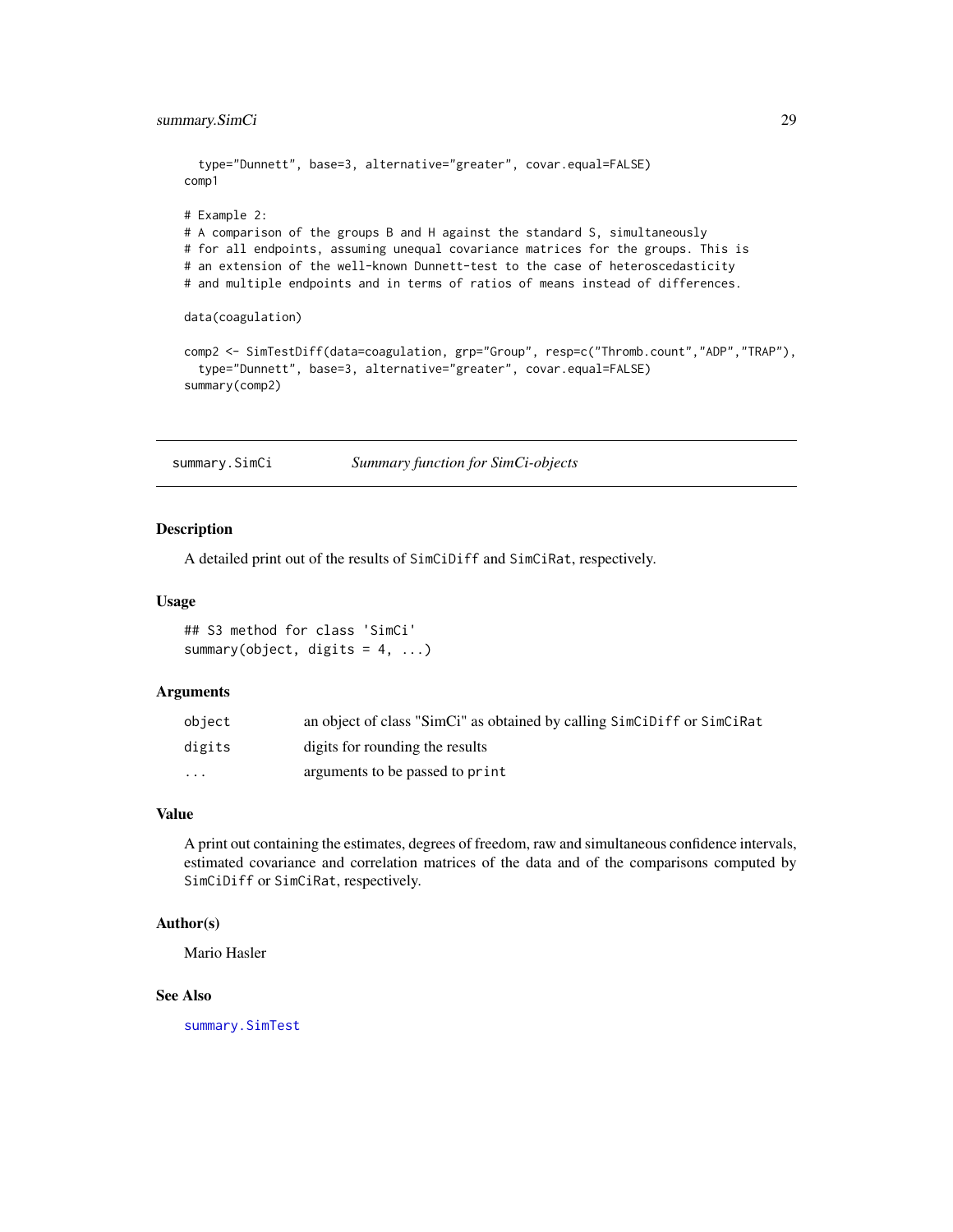<span id="page-29-1"></span><span id="page-29-0"></span>

# Description

A detailed print out of the results of SimTestDiff and SimTestRat, respectively.

# Usage

```
## S3 method for class 'SimTest'
summary(object, digits = 4, ...)
```
# Arguments

| object   | an object of class "SimTest" as obtained by calling SimTestDiff or SimTestRat |
|----------|-------------------------------------------------------------------------------|
| digits   | digits for rounding the results                                               |
| $\cdots$ | arguments to be passed to print                                               |

# Value

A print out containing the estimates, test statistics, degrees of freedom, raw and adjusted *p*-values, estimated covariance correlation matrices of the data and of the comparisons computed by SimTestDiff or SimTestRat, respectively.

# Author(s)

Mario Hasler

# See Also

[summary.SimCi](#page-28-1)